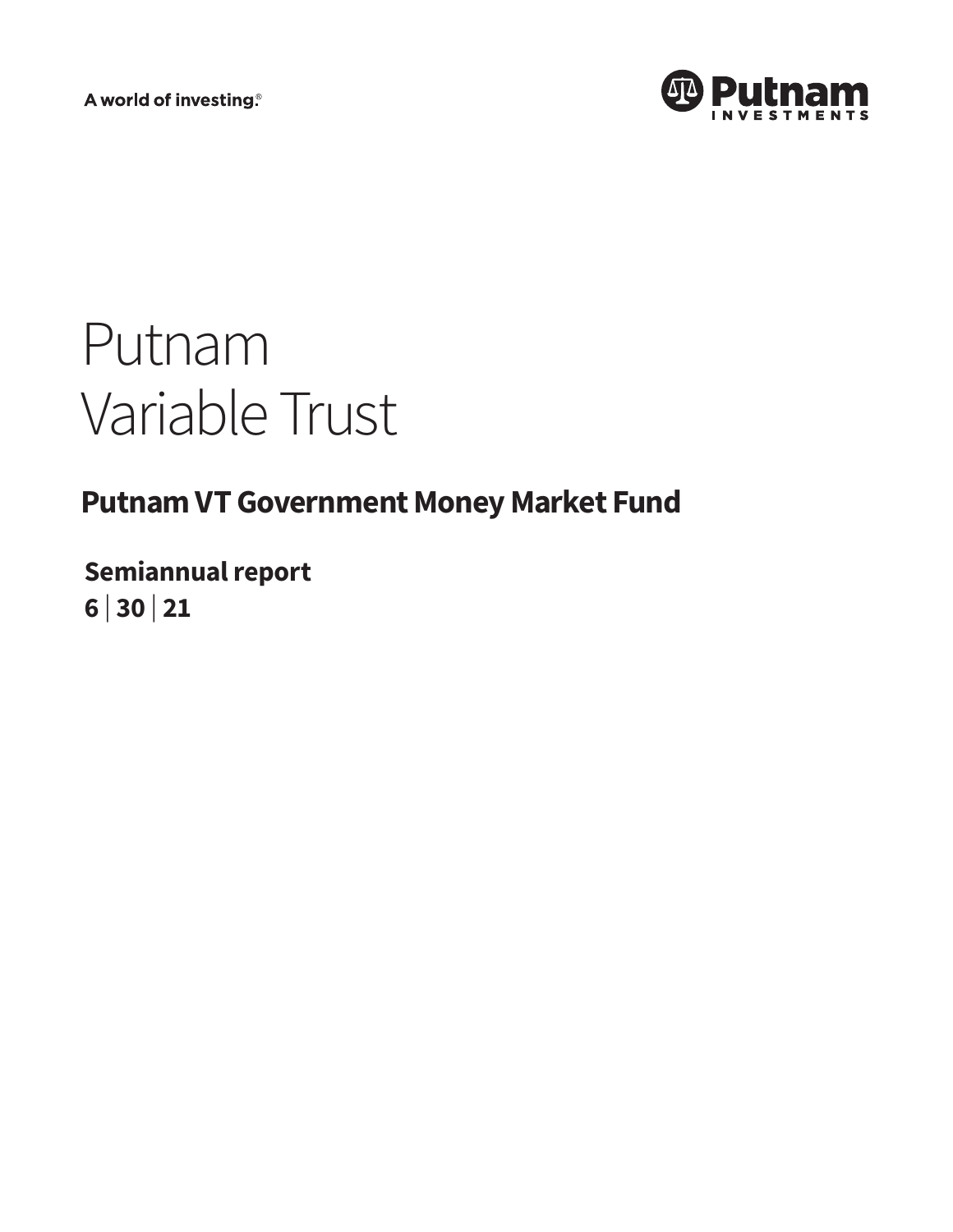## **Message from the Trustees**

August 11, 2021

Dear Shareholder:

The U.S. economy is much improved from a year ago, or even six months ago. Gross domestic product is growing at a pre-pandemic pace. Stock prices are high and interest rates are low. More and more workers are finding jobs, with millions still open. At the same time, vaccinations in many areas have not yet reached enough people to stop the spread of Covid-19. U.S. and global infection rates have recently risen.

While it is too soon to declare the pandemic over, it is worth taking stock of the economy's transition. Some changes accelerated by the pandemic could be lasting. Dynamic, well-managed companies have adapted to seize new, more sustainable growth opportunities.

An active investment philosophy is well suited to this time. Putnam's research teams are analyzing the fundamentals of what has stayed the same and what has changed to uncover valuable investment insights or potential risks.

Thank you for investing with Putnam.

Respectfully yours,

Lichioli

**Robert L. Reynolds Kenneth R. Leibler** President and Chief Executive Officer Chair, Board of Trustees Putnam Investments

*The views expressed in this report are exclusively those of Putnam Management and are subject to change. They are not meant as investment advice. Please note that the holdings discussed in this report may not have been held by the fund for the entire period. Portfolio composition is subject to review in accordance with the fund's investment strategy and may vary in the future.*

**Consider these risks before investing:** *You can lose money by investing in the fund. Although the fund seeks to preserve the value of your investment at \$1.00 per share, it cannot guarantee it will do so. An investment in the fund is not insured or guaranteed by the Federal Deposit Insurance Corporation or any other government agency. The fund's sponsor has no legal obligation to provide financial support to the fund, and you should not expect that*  the sponsor will provide financial support to the fund at any time. The values of money market investments usually rise and fall in response to changes in interest rates. Interest-rate risk is generally lowest for investments with short maturities (a significant part of the fund's investments). Changes in the financial condition of an issuer or counterparty, changes in specific economic or political conditions that affect a particular type of issuer, and changes in *general economic or political conditions can increase the risk of default by an issuer or counterparty, which can affect a security's or instrument's credit quality or value. The value of investments in the fund's portfolio may fall or fail to rise over extended periods of time for a variety of reasons, including general economic, political, or financial market conditions; investor sentiment and market perceptions; government actions; geopolitical events or changes; and factors related to a specific issuer, geography, industry, or sector. These and other factors may lead to increased volatility and reduced liquidity in the fund's portfolio holdings.*

Certain securities in which the fund may invest, including securities issued by certain U.S. government agencies and U.S. government-sponsored enterprises, are not guaranteed by the U.S. government or supported by the full faith and credit of the United States. Mortgage-backed investments carry the risk that they may increase in value less when interest rates decline and decline in value more when interest rates rise. We may have to invest the proceeds from prepaid investments, including mortgage- and asset-backed investments, in other investments with less attractive terms and yields. Our investment techniques, analyses, and judgments may not produce the outcome we intend. The investments we select for the fund may not perform as well as other securities that we do not select for the fund. We, or the fund's other service providers, may experience disruptions or operating errors that could have a negative effect on the fund.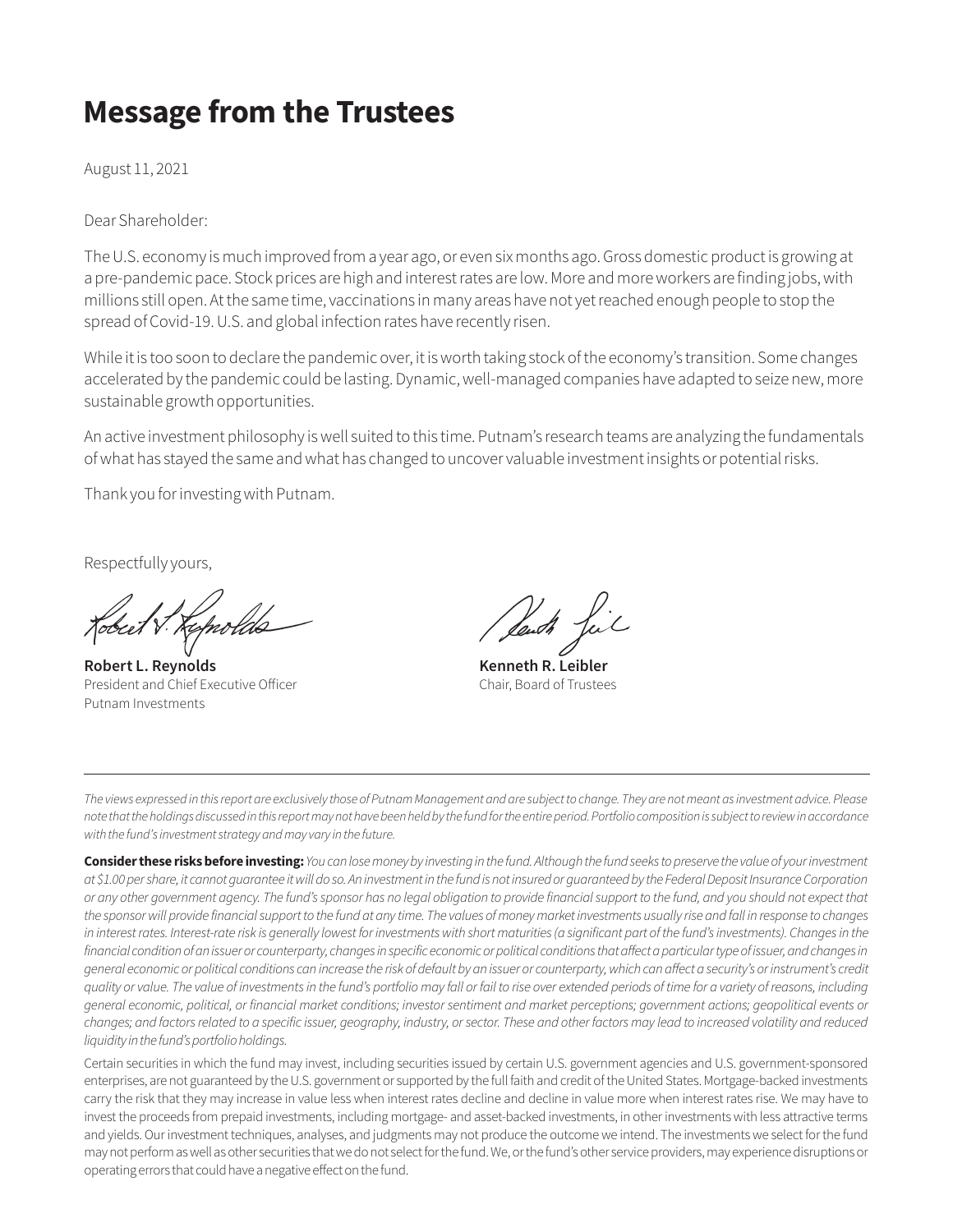#### **Investment objective**

As high a rate of current income as Putnam Investment Management, LLC, believes is consistent with preservation of capital and maintenance of liquidity

#### **Net asset value** June 30, 2021

| Class IA: \$1.00 | Class IB: \$1.00 |
|------------------|------------------|
|                  |                  |

#### **Total return at net asset value**

| (as of 6/30/21) | Class IA shares* | Class IB shares <sup>t</sup> | Lipper VP<br>(Underlying<br>$Funds$ – U.S.<br>Government<br><b>Money Market</b><br><b>Funds</b> |
|-----------------|------------------|------------------------------|-------------------------------------------------------------------------------------------------|
| 6 months        | $0.00\%$         | $0.00\%$                     | $0.00\%$                                                                                        |
| 1 year          | 0.01             | 0.01                         | 0.01                                                                                            |
| 5 years         | 4.01             | 3.21                         | 3.69                                                                                            |
| Annualized      | 0.79             | 0.63                         | 0.73                                                                                            |
| 10 years        | 4.07             | 3.26                         | 3.74                                                                                            |
| Annualized      | 0.40             | 0.32                         | 0.37                                                                                            |
| l ife           | 158.80           | 151.32                       | 160.34                                                                                          |
| Annualized      | 2.89             | 2.80                         | 2.90                                                                                            |

#### **Current rate** (as of 6/30/21)

| Current 7-day<br>yield (without |          |          |
|---------------------------------|----------|----------|
| subsidy)                        | $-0.35%$ | $-0.60%$ |
| Current 7-day<br>yield (with    |          |          |
| subsidy)                        | 0.01%    | 0.01%    |

For a portion of the periods, the fund had expense limitations, without which returns would have been lower.

\*Class inception date: February 1, 1988.

† Class inception date: April 30, 1998.

Lipper peer group average provided by Lipper, a Refinitiv company.

The 7-day yield is the most common gauge for measuring money market mutual fund performance. Yield reflects current performance more closely than total return.

**Data represent past performance. Past performance does not guarantee future results. More recent returns may be less or more than those shown. Investment return and principal value will fluctuate, and you may have a gain or a loss when you sell your shares. Performance information does not reflect any deduction for taxes a shareholder may owe on fund distributions or on the redemption of fund shares. All total return figures are at net asset value and exclude contract charges and expenses, which are added to the variable annuity contracts to determine total return at unit value. Had these charges and expenses been reflected, performance would have been lower. Performance of class IB shares before their inception is derived from the historical performance of class IA shares, adjusted to reflect the higher operating expenses applicable to such shares. For more recent performance, contact your variable annuity provider who can provide you with performance that reflects the charges and expenses at your contract level.**

#### **Portfolio composition**

| Repurchase agreements       | 63.8%   |
|-----------------------------|---------|
| U.S. government agency debt | 23.5%   |
| U.S. Treasury debt          | 13.0%   |
| Cash and net other assets   | $-0.3%$ |
|                             |         |

Allocations are shown as a percentage of the fund's net assets. Cash and net other assets, if any, represent the market value weights of cash and other unclassified assets in the portfolio. Summary information may differ from the portfolio schedule included in the financial statements due to the inclusion of any interest accruals, the exclusion of as-of trades, if any, the use of different classifications of securities for presentation purposes, and rounding. Holdings and allocations may vary over time.

The cash and net other assets category may show a negative market value percentage as a result of the timing of trade-date versus settlement-date transactions.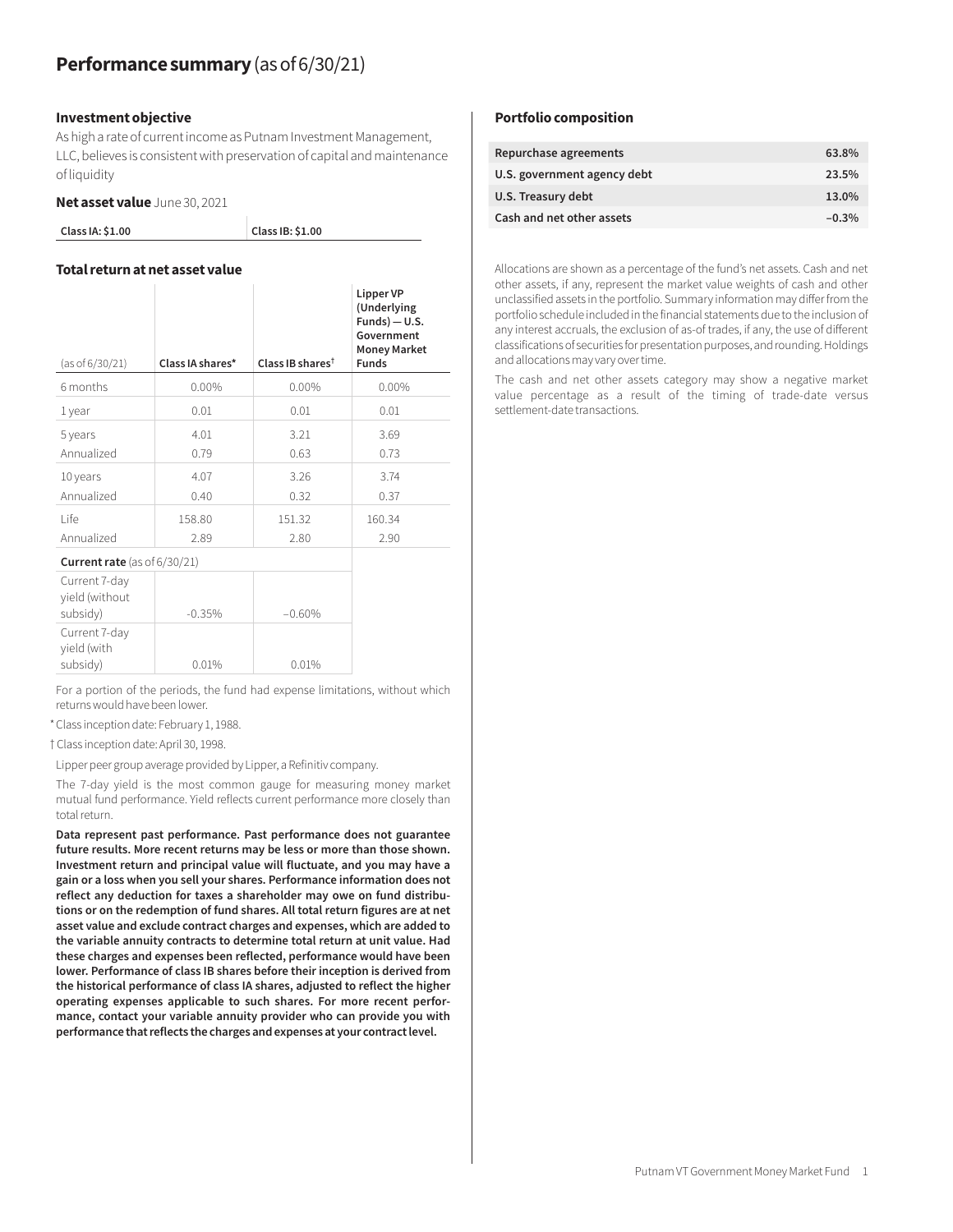## **Understanding your fund's expenses**

*As an investor in a variable annuity product that invests in a registered investment company, you pay ongoing expenses, such as management fees, distribution fees (12b-1 fees), and other expenses. In the most recent six-month period, your fund's expenses were limited; had expenses not been limited, they would have been higher. Using the following information, you can estimate how these expenses affect your investment and compare them with the expenses of other funds. You may also pay one-time transaction expenses, which are not shown in this section and would result in higher total expenses. Charges and expenses at the insurance company separate account level are not reflected. For more information, see your fund's prospectus or talk to your financial representative.*

#### **Review your fund's expenses**

The two left-hand columns of the Expenses per \$1,000 table show the expenses you would have paid on a \$1,000 investment in your fund from  $1/1/21$  to  $6/30/21$ . They also show how much a \$1,000 investment would be worth at the close of the period, *assuming actual returns and expenses*. To estimate the ongoing expenses you paid over the period, divide your account value by \$1,000, then multiply the result by the number in the first line for the class of shares you own.

#### **Compare your fund's expenses with those of other funds**

The two right-hand columns of the Expenses per \$1,000 table show your fund's expenses based on a \$1,000 investment, *assuming a hypothetical 5% annualized return*. You can use this information to compare the ongoing expenses (but not transaction expenses or total costs) of investing in the fund with those of other funds. All shareholder reports of mutual funds and funds serving as variable annuity vehicles will provide this information to help you make this comparison. Please note that you cannot use this information to estimate your actual ending account balance and expenses paid during the period.

#### **Expense ratios**

|                                                                       | Class IA | Class IB |
|-----------------------------------------------------------------------|----------|----------|
| Total annual operating expenses for the fiscal<br>year ended 12/31/20 | 0.45%    | 0.70%    |
| Annualized expense ratio for the six-month<br>period ended 6/30/21*   | 0.07%    | በ በ7%    |

Fiscal year expense information in this table is taken from the most recent prospectus, is subject to change, and may differ from that shown for the annualized expense ratio and in the financial highlights of this report.

Expenses are shown as a percentage of average net assets.

\*Reflects a voluntary waiver of certain fund expenses.

#### **Expenses per \$1,000**

|                                     | Expenses and value for a<br>\$1,000 investment, assuming<br>actual returns for the<br>6 months ended 6/30/21 |            | Expenses and value for a<br>\$1,000 investment, assuming<br>return for the 6 months<br>ended 6/30/21 | a hypothetical 5% annualized |
|-------------------------------------|--------------------------------------------------------------------------------------------------------------|------------|------------------------------------------------------------------------------------------------------|------------------------------|
|                                     | Class IA                                                                                                     | Class IB   | Class IA                                                                                             | Class IB                     |
| Expenses paid<br>per \$1,000*†      | \$0.35                                                                                                       | \$0.35     | \$0.35                                                                                               | \$0.35                       |
| Ending value<br>(after<br>expenses) | \$1,000.00                                                                                                   | \$1,000.00 | \$1,024.45                                                                                           | \$1,024.45                   |

\*Expenses for each share class are calculated using the fund's annualized expense ratio for each class, which represents the ongoing expenses as a percentage of average net assets for the six months ended 6/30/21. The expense ratio may differ for each share class.

†Expenses based on actual returns are calculated by multiplying the expense ratio by the average account value for the period; then multiplying the result by the number of days in the period (181); and then dividing that result by the number of days in the year (365). Expenses based on a hypothetical 5% return are calculated by multiplying the expense ratio by the average account value for the six-month period; then multiplying the result by the number of days in the six-month period (181); and then dividing that result by the number of days in the year (365).

### **Your fund's managers**



Portfolio Manager **Joanne M. Driscoll, CFA,** is Head of Short Term Liquid Markets. She joined Putnam in 1995 and has been in the investment industry since 1992.



Portfolio Manager **Jonathan M. Topper** has been in the investment industry since he joined Putnam in 1990.

Your fund's managers also manage other accounts advised by Putnam Management or an affiliate, including retail mutual fund counterparts to the funds in Putnam Variable Trust.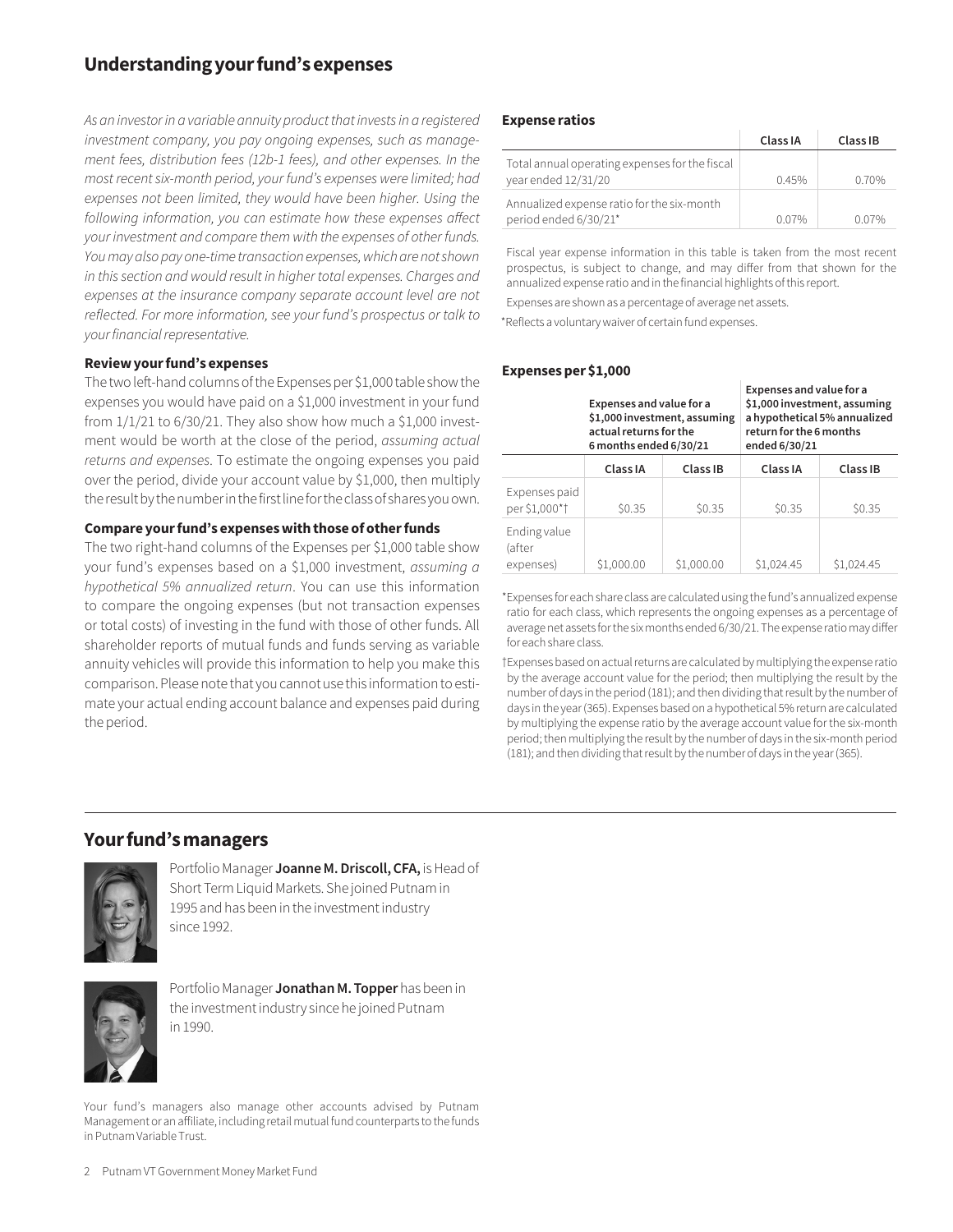## **The fund's portfolio** 6/30/21 (Unaudited)

| REPURCHASE AGREEMENTS (63.4%)*                                                                                                                                                                                                                                                                                                                                                                                                                       | Principal amount | Value        |
|------------------------------------------------------------------------------------------------------------------------------------------------------------------------------------------------------------------------------------------------------------------------------------------------------------------------------------------------------------------------------------------------------------------------------------------------------|------------------|--------------|
| Interest in \$194,841,000 joint tri-party<br>repurchase agreement dated 6/30/2021<br>with BofA Securities, Inc. due 7/1/2021-<br>maturity value of \$16,816,023 for an<br>effective yield of 0.050% (collateralized<br>by Agency Mortgage-Backed Securities<br>with coupon rates ranging from 2.000%<br>to 5.000% and due dates ranging from<br>2/2/2039 to 5/2/2055, valued at \$198,737,821)                                                       | \$16,816,000     | \$16,816,000 |
| Interest in \$385,970,000 joint tri-party<br>repurchase agreement dated 6/30/2021<br>with Citigroup Global Markets, Inc. due<br>7/1/2021 - maturity value of \$16,700,028<br>for an effective yield of 0.060% (collateralized<br>by Agency Mortgage-Backed Securities<br>and U.S. Treasuries (including strips) with<br>coupon rates ranging from 0.125% to 4.650%<br>and due dates ranging from 10/1/2025 to<br>3/16/2067, valued at \$393,689,415) | 16,700,000       | 16,700,000   |
| Interest in \$216,200,000 joint tri-party<br>repurchase agreement dated 6/30/2021<br>with Royal Bank of Canada due 7/1/2021-<br>maturity value of \$16,700,023 for an effective<br>yield of 0.050% (collateralized by Agency<br>Mortgage-Backed Securities and U.S.<br>Treasuries (including strips) with coupon<br>rates ranging from 0.125% to 4.500% and<br>due dates ranging from 6/16/2026 to<br>6/16/2064, valued at \$220,524,306)            | 16,700,000       | 16,700,000   |
| Total repurchase agreements (cost \$50,216,000)                                                                                                                                                                                                                                                                                                                                                                                                      |                  | \$50,216,000 |

| <b>U.S. GOVERNMENT AGENCY</b>                                                       |           |                  |                     |           |
|-------------------------------------------------------------------------------------|-----------|------------------|---------------------|-----------|
| <b>OBLIGATIONS</b><br>$(23.3\%)^*$                                                  | Yield (%) | Maturity<br>date | Principal<br>amount | Value     |
| Federal Farm Credit<br><b>Banks Funding</b>                                         |           |                  |                     |           |
| Corporation FRB                                                                     | 0.370     | 6/9/23           | \$850,000           | \$854,686 |
| Federal Farm Credit<br><b>Banks Funding</b>                                         |           |                  |                     |           |
| Corporation FRB                                                                     | 0.110     | 1/20/23          | 750,000             | 750,325   |
| Federal Farm Credit<br>Banks Funding<br>Corporation unsec.                          |           |                  |                     |           |
| bonds                                                                               | 0.134     | 8/16/21          | 850,000             | 851,515   |
| Federal Farm Credit<br><b>Banks Funding</b><br>Corporation unsec.                   |           |                  |                     |           |
| bonds                                                                               | 0.124     | 8/27/21          | 1,000,000           | 1,004,018 |
| Federal Farm Credit<br><b>Banks Funding</b><br>Corporation unsec.<br>discount notes | 0.110     | 9/28/21          | 850,000             | 849,769   |
| Federal Home Loan Banks<br>discount notes                                           | 0.030     | 11/3/21          | 850,000             | 849,911   |
| Federal Home Loan Banks<br>discount notes                                           | 0.087     | 7/9/21           | 850,000             | 849,984   |
| Federal Home Loan Banks<br>unsec. bonds                                             | 0.140     | 9/10/21          | 850,000             | 849,972   |
| Federal Home Loan Banks<br>unsec. bonds                                             | 0.130     | 10/15/21         | 640,000             | 639,987   |
| Federal Home Loan Banks<br>unsec. bonds                                             | 0.125     | 7/14/21          | 1,000,000           | 1,000,356 |

| <b>U.S. GOVERNMENT AGENCY</b><br><b>OBLIGATIONS</b>             |           | Maturity         | Principal           |              |
|-----------------------------------------------------------------|-----------|------------------|---------------------|--------------|
| $(23.3%)* cont.$                                                | Yield (%) | date             | amount              | Value        |
| Federal Home Loan Banks                                         |           |                  |                     |              |
| unsec. bonds                                                    | 0.048     | 11/29/21         | \$1,235,000         | \$1,244,280  |
| Federal Home Loan<br>Mortgage Corporation<br>unsec. FRN         | 0.370     | 9/30/21          | 1,000,000           | 1,000,000    |
| Federal Home Loan                                               |           |                  |                     |              |
| Mortgage Corporation<br>unsec. FRN                              | 0.310     | 5/5/22           | 1,000,000           | 1,000,000    |
| Federal Home Loan<br>Mortgage Corporation<br>unsec. FRN         | 0.200     | 3/4/22           | 1,000,000           | 1,000,000    |
| Federal Home Loan<br>Mortgage Corporation<br>unsec. Notes       | 0.126     | 8/12/21          | 1,000,000           | 1,001,147    |
| Federal Home Loan<br>Mortgage Corporation<br>unsec. notes       | 0.064     | 1/13/22          | 548,000             | 554,778      |
| Federal Home Loan<br>Mortgage Corporation<br>unsec. notes FRN   | 0.145     | 8/19/22          | 750,000             | 750,216      |
| <b>Federal National</b><br>Mortgage Association<br>unsec. FRN   | 0.400     | 4/7/22           | 1,000,000           | 1,000,000    |
| Federal National<br>Mortgage Association<br>unsec. FRN          | 0.220     | 3/9/22           | 1,000,000           | 1,000,000    |
| <b>Federal National</b><br>Mortgage Association<br>unsec. FRN   | 0.150     | 12/3/21          | 575,000             | 575,000      |
| <b>Federal National</b><br>Mortgage Association                 |           |                  |                     |              |
| unsec. notes                                                    | 0.134     | 8/17/21          | 850,000             | 851,220      |
| Total U.S. government agency<br>obligations (cost \$18,477,164) |           |                  |                     | \$18,477,164 |
| <b>U.S. TREASURY</b><br><b>OBLIGATIONS</b><br>$(12.9\%)*$       | Yield (%) | Maturity<br>date | Principal<br>amount | Value        |

| <b>OBLIGATIONS</b><br>$(12.9\%)^*$                  | Yield (%) | Maturity<br>date | Principal<br>amount | Value        |
|-----------------------------------------------------|-----------|------------------|---------------------|--------------|
| U.S. Treasury Bills                                 | 0.110     | 12/2/21          | \$850,000           | \$849,605    |
| U.S. Treasury Bills                                 | 0.103     | 11/4/21          | 850,000             | 849,697      |
| U.S. Treasury Bills                                 | 0.093     | 7/22/21          | 850,000             | 849,954      |
| U.S. Treasury Bills                                 | 0.088     | 7/8/21           | 850,000             | 849,986      |
| U.S. Treasury Bills                                 | 0.084     | 10/7/21          | 850,000             | 849,809      |
| U.S. Treasury Bills                                 | 0.084     | 9/9/21           | 850,000             | 849,864      |
| U.S. Treasury Bills                                 | 0.064     | 12/30/21         | 850,000             | 849,729      |
| U.S. Treasury Bills                                 | 0.053     | 7/13/21          | 850,000             | 849,985      |
| U.S. Treasury Bills                                 | 0.049     | 8/5/21           | 850,000             | 849,960      |
| U.S. Treasury Bills                                 | 0.035     | 10/28/21         | 850,000             | 849,903      |
| U.S. Treasury FRN                                   | 0.270     | 7/31/21          | 1,750,000           | 1,749,989    |
| Total U.S. treasury obligations (cost \$10,248,481) |           |                  |                     | \$10,248,481 |

## **Total investments (cost \$78,941,645) \$78,941,645**

**Key to holding's abbreviations**

FRB Floating Rate Bonds: the rate shown is the current interest rate at the close of the reporting period. Rates may be subject to a cap or floor. For certain securities, the rate may represent a fixed rate currently in place at the close of the reporting period.

FRN Floating Rate Notes: the rate shown is the current interest rate or yield at the close of the reporting period. Rates may be subject to a cap or floor. For certain securities, the rate may represent a fixed rate currently in place at the close of the reporting period.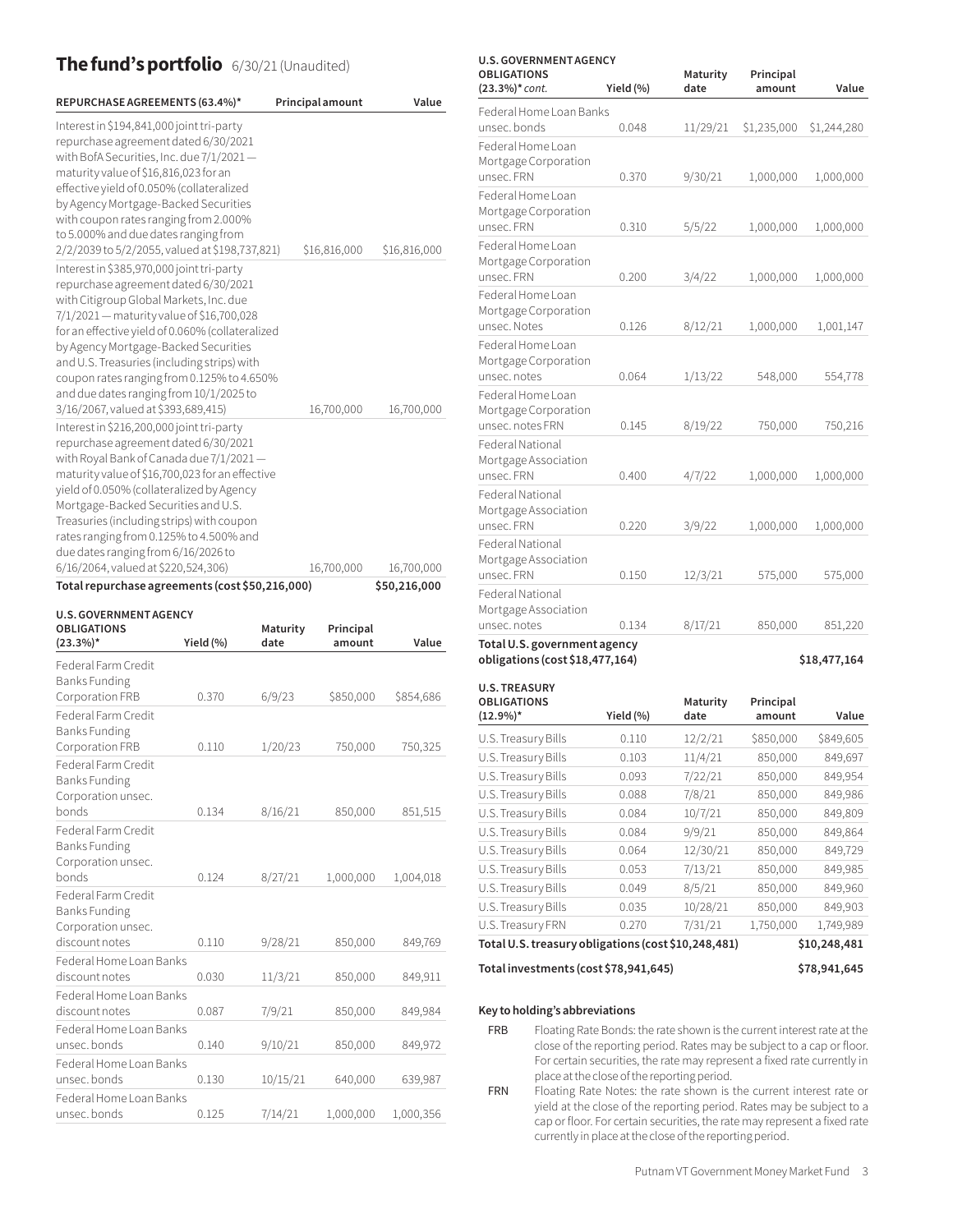#### **Notes to the fund's portfolio**

Unless noted otherwise, the notes to the fund's portfolio are for the close of the fund's reporting period, which ran from January 1, 2021 through June 30 2021 (the reporting period). Within the following notes to the portfolio, references to "Putnam Management" represent Putnam Investment Management, LLC, the fund's manager, an indirect wholly-owned subsidiary of Putnam Investments, LLC and references to "ASC 820" represent Accounting Standards Codification 820 *Fair Value Measurements and Disclosures*.

\* Percentages indicated are based on net assets of \$79,239,159.

The dates shown on debt obligations are the original maturity dates.

ASC 820 establishes a three-level hierarchy for disclosure of fair value measurements. The valuation hierarchy is based upon the transparency of inputs to the valuation of the fund's investments. The three levels are defined as follows:

Level 1: Valuations based on quoted prices for identical securities in active markets.

Level 2: Valuations based on quoted prices in markets that are not active or for which all significant inputs are observable, either directly or indirectly.

Level 3: Valuations based on inputs that are unobservable and significant to the fair value measurement.

The following is a summary of the inputs used to value the fund's net assets as of the close of the reporting period:

|                                    | <b>Valuation inputs</b> |              |                          |
|------------------------------------|-------------------------|--------------|--------------------------|
| Investments in securities:         | Level 1                 | Level 2      | Level 3                  |
| Repurchase agreements              | $\sim$                  | \$50,216,000 |                          |
| U.S. government agency obligations |                         | 18,477,164   | $\overline{\phantom{a}}$ |
| U.S. treasury obligations          | $-$                     | 10,248,481   |                          |
| Totals by level                    | ╮—                      | \$78,941,645 | ╮—                       |

The accompanying notes are an integral part of these financial statements.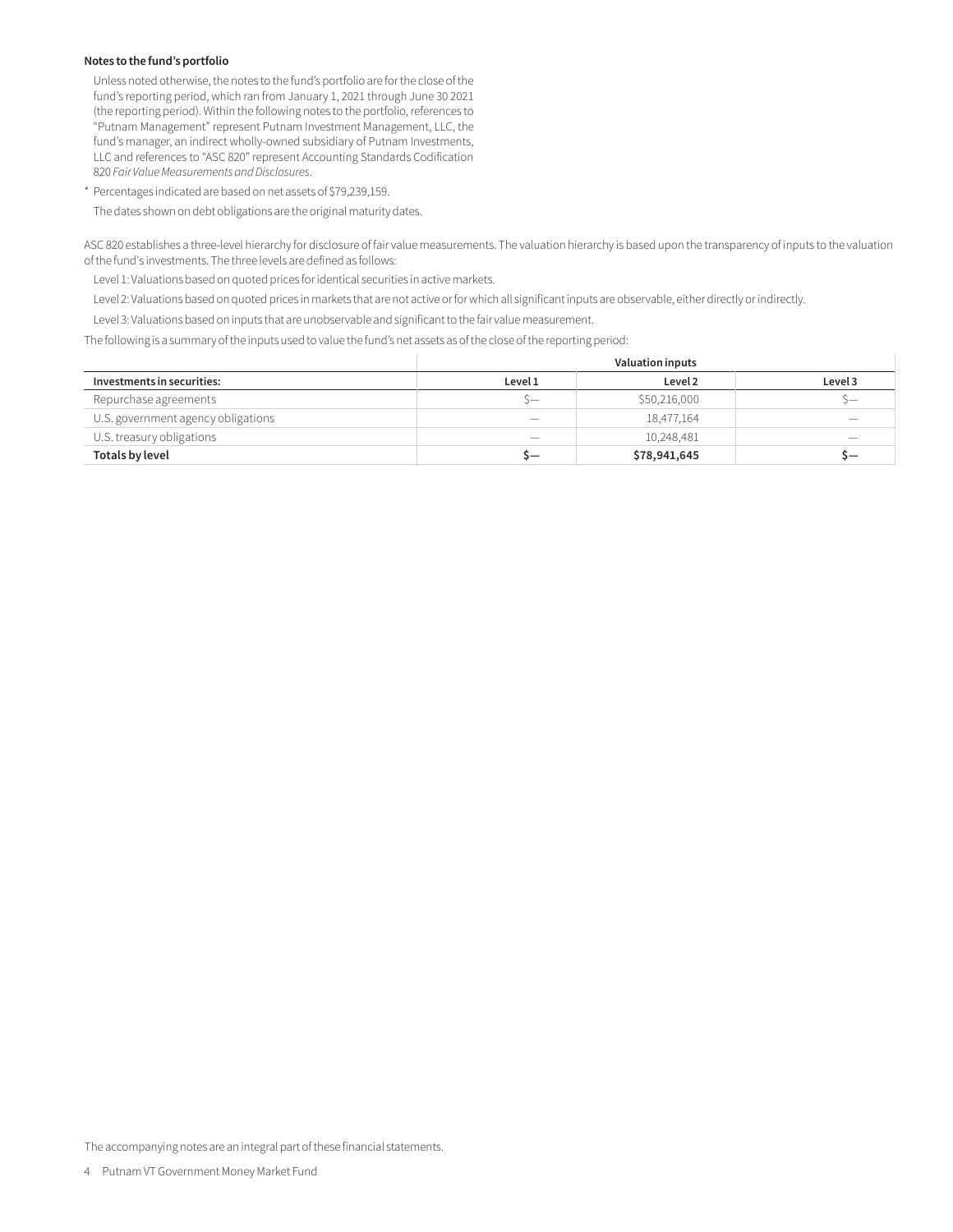## **Statement of assets and liabilities**

6/30/21 (Unaudited)

#### **Assets**

| Investment in securities, at value (Note 1):         |              |
|------------------------------------------------------|--------------|
| Unaffiliated issuers (identified cost \$28,725,645)  | \$28,725,645 |
| Repurchase agreements (identified cost \$50,216,000) | 50,216,000   |
| Cash                                                 | 249          |
| Interest and other receivables                       | 85,704       |
| Receivable for shares of the fund sold               | 531,658      |
| Receivable from Manager (Note 2)                     | 6.607        |
| <b>Total assets</b>                                  | 79,565,863   |

#### **Liabilities**

| Payable for shares of the fund repurchased             | 200,225      |
|--------------------------------------------------------|--------------|
| Payable for custodian fees (Note 2)                    | 5,103        |
| Payable for investor servicing fees (Note 2)           | 9,370        |
| Payable for Trustee compensation and expenses (Note 2) | 80,446       |
| Payable for administrative services (Note 2)           | 256          |
| Payable for auditing and tax fees                      | 18,503       |
| Distributions payable to shareholders                  | 1,194        |
| Other accrued expenses                                 | 11,607       |
| <b>Total liabilities</b>                               | 326,704      |
| Net assets                                             | \$79,239,159 |
| Represented by                                         |              |

| Paid-in capital (Unlimited shares authorized) (Notes 1 and 4)                                                       | \$79,241,245 |
|---------------------------------------------------------------------------------------------------------------------|--------------|
| Total distributable earnings (Note 1)                                                                               | (2,086)      |
| Total - Representing net assets applicable to capital shares outstanding                                            | \$79,239,159 |
| Computation of net asset value Class IA                                                                             |              |
| Net assets                                                                                                          | \$42,271,069 |
| Number of shares outstanding                                                                                        | 42,271,919   |
| Net asset value, offering price and redemption price per share (net assets divided by number of shares outstanding) | \$1.00       |
| Computation of net asset value Class IB                                                                             |              |
| Net assets                                                                                                          | \$36,968,090 |
| Number of shares outstanding                                                                                        | 36,969,313   |
| Net asset value, offering price and redemption price per share (net assets divided by number of shares outstanding) | \$1.00       |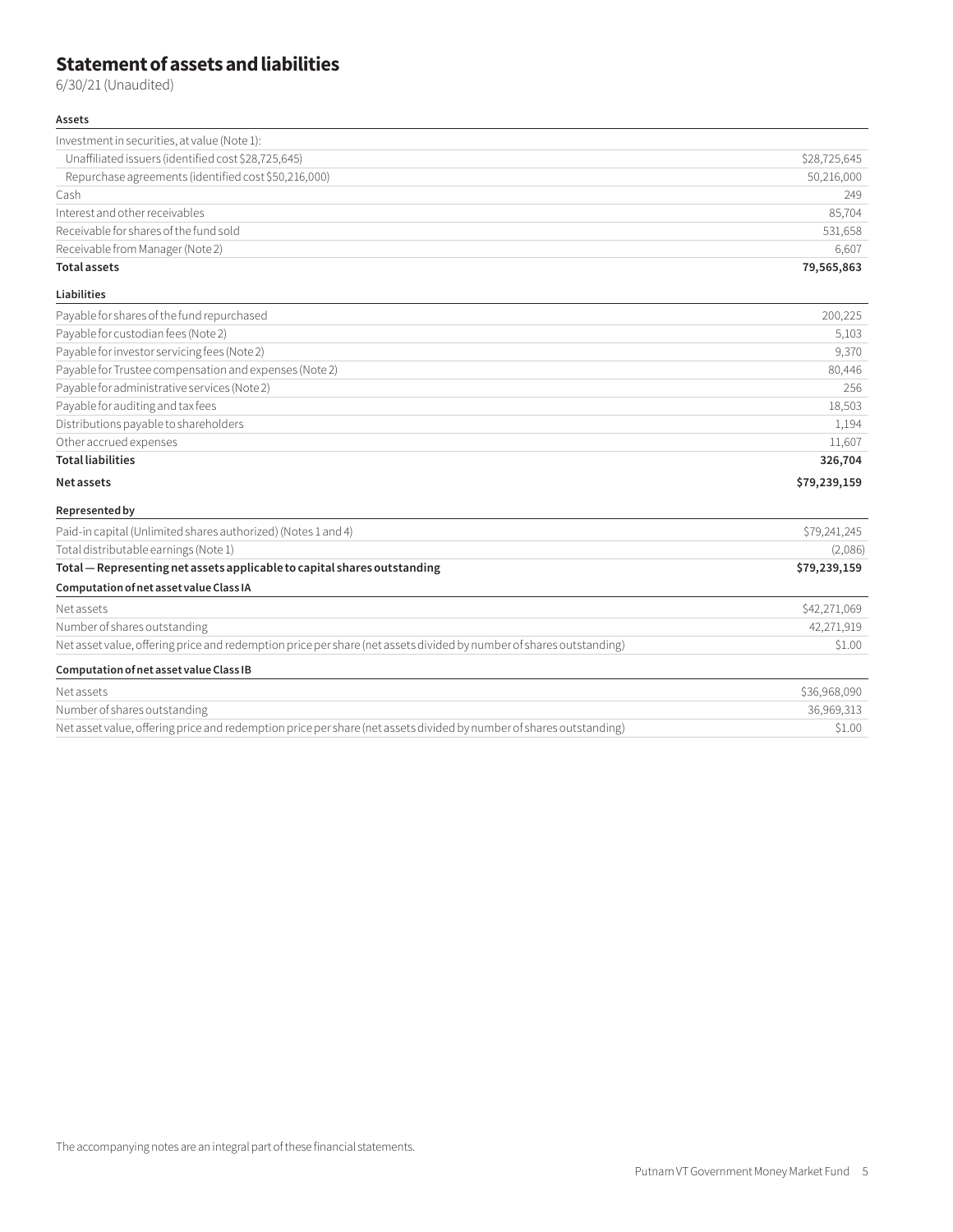## **Statement of operations**

Six months ended 6/30/21 (Unaudited)

#### **Investment income**

| Interest<br>$    -$     |      |
|-------------------------|------|
| Total investment income | .484 |

| <b>Expenses</b>                                      |            |
|------------------------------------------------------|------------|
| Compensation of Manager (Note 2)                     | 111,595    |
| Investor servicing fees (Note 2)                     | 28,998     |
| Custodian fees (Note 2)                              | 3,856      |
| Trustee compensation and expenses (Note 2)           | 1,868      |
| Distribution fees (Note 2)                           | 46,687     |
| Administrative services (Note 2)                     | 749        |
| Auditing and tax fees                                | 18,592     |
| Other                                                | 9,437      |
| Fees waived and reimbursed by Manager (Note 2)       | (194, 401) |
| <b>Total expenses</b>                                | 27,381     |
| Expense reduction (Note 2)                           | (4)        |
| Net expenses                                         | 27,377     |
| Net investment income                                | 4,107      |
| Net increase in net assets resulting from operations | \$4,107    |

## **Statement of changes in net assets**

|                                                              | Six months<br>ended<br>$6/30/21*$ | Year ended<br>12/31/20 |
|--------------------------------------------------------------|-----------------------------------|------------------------|
| Increase (decrease) in net assets                            |                                   |                        |
| Operations:                                                  |                                   |                        |
| Net investment income                                        | \$4,107                           | \$184,864              |
| Net realized gain on investments                             |                                   | 200                    |
| Net increase in net assets resulting from operations         | 4,107                             | 185,064                |
| Distributions to shareholders (Note 1):                      |                                   |                        |
| From ordinary income                                         |                                   |                        |
| Net investment income                                        |                                   |                        |
| Class IA                                                     | (2,240)                           | (108, 051)             |
| Class IB                                                     | (1,867)                           | (77, 266)              |
| Increase (decrease) from capital share transactions (Note 4) | (8,199,207)                       | 1,236,687              |
| Total increase (decrease) in net assets                      | (8, 199, 207)                     | 1,236,434              |
| Net assets:                                                  |                                   |                        |
| Beginning of period                                          | 87,438,366                        | 86,201,932             |
| End of period<br>$40.11$ $10.11$ $10.11$                     | \$79,239,159                      | \$87,438,366           |

Unaudited.

The accompanying notes are an integral part of these financial statements.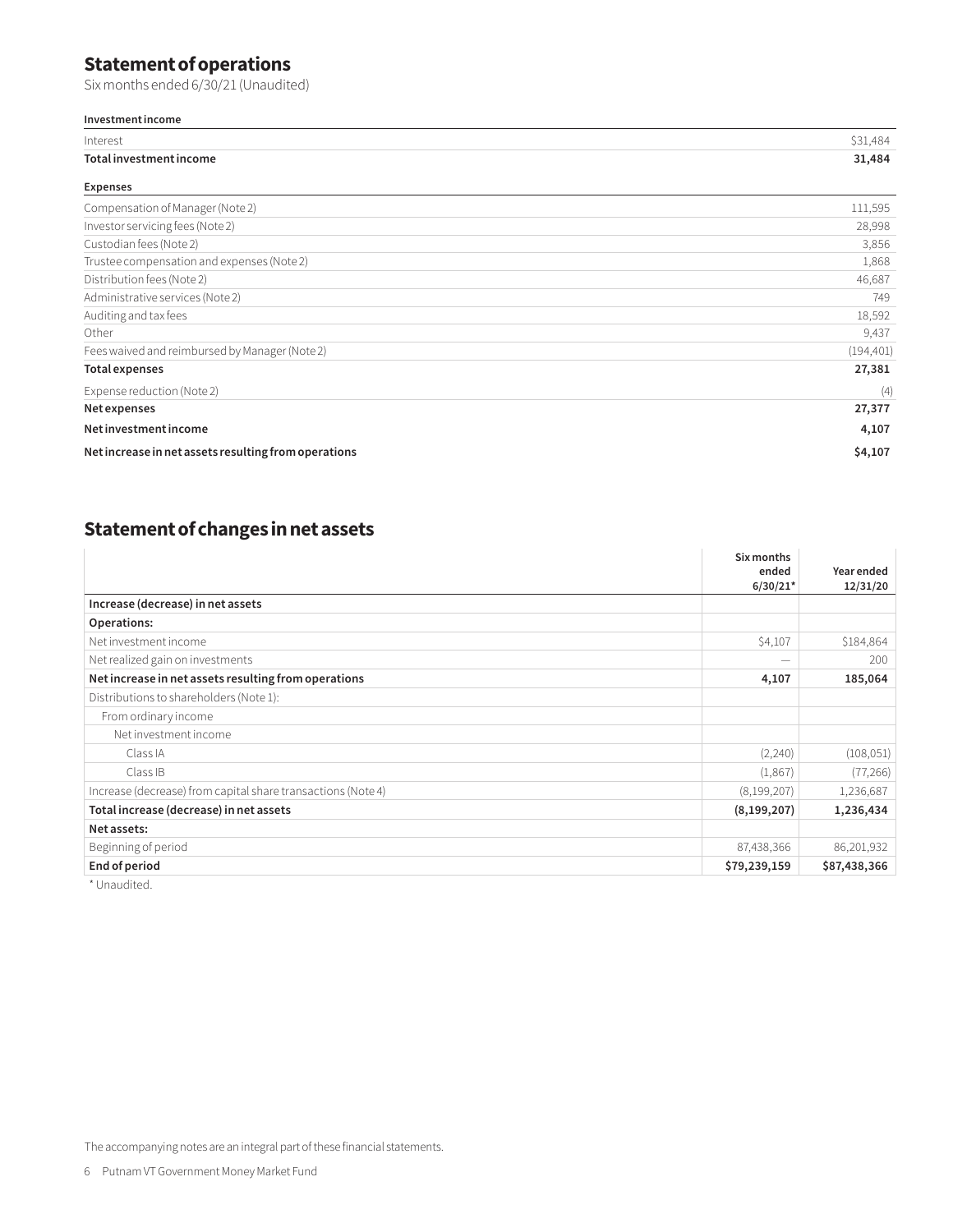## **Financial highlights** (For a common share outstanding throughout the period)

| <b>INVESTMENT OPERATIONS:</b> |                                      |                              |                                           |                                  | LESS                       | <b>DISTRIBUTIONS:</b>      |                                |                                          | <b>RATIOS AND</b><br><b>SUPPLEMENTAL DATA:</b> |                                                  |                                                                    |
|-------------------------------|--------------------------------------|------------------------------|-------------------------------------------|----------------------------------|----------------------------|----------------------------|--------------------------------|------------------------------------------|------------------------------------------------|--------------------------------------------------|--------------------------------------------------------------------|
| Period ended                  | Net asset value, beginning of period | Net investment income (loss) | gain (loss) on investments<br>Netrealized | Total from investment operations | From net investment income | <b>Total distributions</b> | Net asset value, end of period | Total return at net asset value (%) a, b | Net assets, end of period<br>(in thousands)    | Ratio of expenses to average<br>netassets (%)a,c | Ratio of net investment income (loss)<br>to average net assets (%) |
| Class IA                      |                                      |                              |                                           |                                  |                            |                            |                                |                                          |                                                |                                                  |                                                                    |
| 6/30/21                       | \$1.00                               | $-e$                         |                                           | $-e$                             | $-\mathsf{e}$              | $-$ e                      | \$1.00                         | $-^{\star}$                              | \$42,271                                       | $.03*$ d                                         | $.01*$ d                                                           |
| 12/31/20                      | 1.00                                 | .0024                        | $-\mathsf{e}$                             | .0024                            | (.0024)                    | (.0024)                    | 1.00                           | .24                                      | 48,536                                         | .26 <sub>d</sub>                                 | .22 <sub>d</sub>                                                   |
| 12/31/19                      | 1.00                                 | .0179                        | $-\mathsf{e}$                             | .0179                            | (.0179)                    | (.0179)                    | 1.00                           | 1.81                                     | 44,065                                         | .45                                              | 1.79                                                               |
| 12/31/18                      | 1.00                                 | .0142                        | $\overline{\phantom{m}}$                  | .0142                            | (.0142)                    | (.0142)                    | 1.00                           | 1.43                                     | 48,473                                         | .45                                              | 1.41                                                               |
| 12/31/17                      | 1.00                                 | .0047                        | $\overline{\phantom{m}}$                  | .0047                            | (.0047)                    | (.0047)                    | 1.00                           | .47                                      | 50,212                                         | .45d                                             | .46d                                                               |
| 12/31/16                      | 1.00                                 | .0001                        | (.0001)                                   | $-e$                             | (.0001)                    | (.0001)                    | 1.00                           | .01                                      | 55,915                                         | .37 <sub>d</sub>                                 | .01 <sub>d</sub>                                                   |
| Class IB                      |                                      |                              |                                           |                                  |                            |                            |                                |                                          |                                                |                                                  |                                                                    |
| 6/30/21                       | \$1.00                               | $-\mathsf{e}$                | $\qquad \qquad -$                         | $-{\rm e}$                       | $-e$                       | $-\mathsf{e}$              | \$1.00                         | $-^{\star}$                              | \$36,968                                       | $.03*$ d                                         | $-*$ d,f                                                           |
| 12/31/20                      | 1.00                                 | .0019                        | $-\mathsf{e}$                             | .0019                            | (.0019)                    | (.0019)                    | 1.00                           | .19                                      | 38,903                                         | .32 <sub>d</sub>                                 | .20 <sub>d</sub>                                                   |
| 12/31/19                      | 1.00                                 | .0154                        | $-\mathsf{e}$                             | .0154                            | (.0154)                    | (.0154)                    | 1.00                           | 1.55                                     | 42,137                                         | .70                                              | 1.55                                                               |
| 12/31/18                      | 1.00                                 | .0117                        | $\overline{\phantom{m}}$                  | .0117                            | (.0117)                    | (.0117)                    | 1.00                           | 1.18                                     | 44,834                                         | .70                                              | 1.17                                                               |
| 12/31/17                      | 1.00                                 | .0025                        |                                           | .0025                            | (.0024)                    | (.0024)                    | 1.00                           | .24                                      | 49,160                                         | .67d                                             | .24 <sub>d</sub>                                                   |
| 12/31/16                      | 1.00                                 | .0001                        | (.0001)                                   | $-$ e                            | (.0001)                    | (.0001)                    | 1.00                           | .01                                      | 54,124                                         | .38d                                             | .01 <sub>d</sub>                                                   |

\* Not annualized.

† Unaudited.

Before April 30, 2016, the fund was managed with a materially different investment strategy and may have achieved materially different performance results under its current investment strategy from that shown for periods before this date.

**<sup>a</sup>** The charges and expenses at the insurance company separate account level are not reflected.

**<sup>b</sup>** Total return assumes dividend reinvestment.

- **<sup>c</sup>** Includes amounts paid through expense offset arrangements, if any (Note 2). Also excludes acquired fund fees and expenses, if any.
- **<sup>d</sup>** Reflects a voluntary waiver of certain fund expenses in effect during the period relating to the enhancement of certain annualized net yields of the fund. As a result of such waivers, the expenses of each class reflect a reduction of the following amounts as a percentage of average net assets (Note 2):

|          | 6/30/21 | 12/31/20 | 12/31/17 | 12/31/16 |
|----------|---------|----------|----------|----------|
| Class IA | 0.18%   | 0.18%    | N/A      | 0.08%    |
| Class IB | 0.30    | 0.38     | 0.03%    | 0.32     |

**<sup>e</sup>** Amount represents less than \$0.0001 per share.

**<sup>f</sup>** Amount represents less than .01%.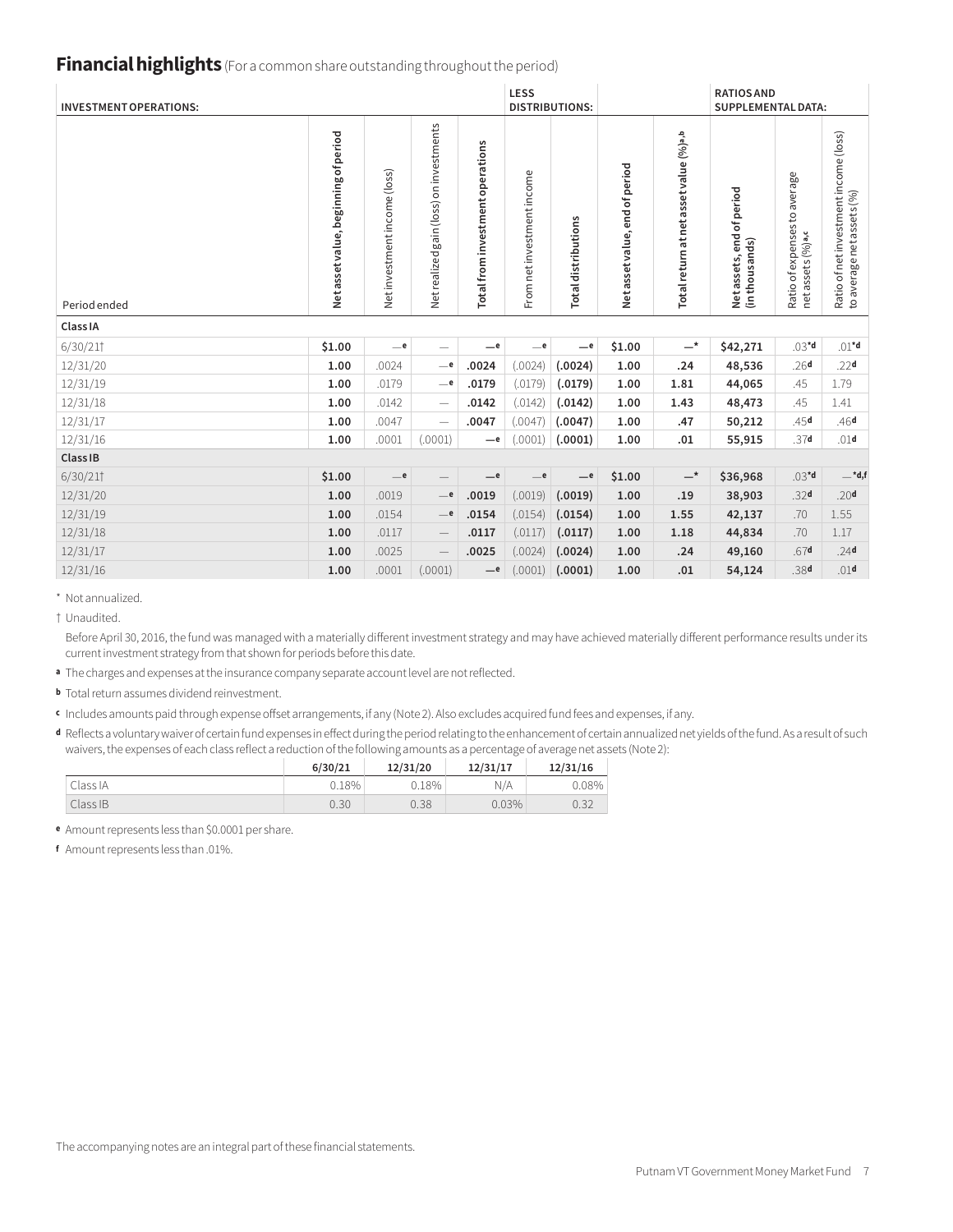### **Notes to financial statements** 6/30/21 (Unaudited)

Within the following Notes to financial statements, references to "State Street" represent State Street Bank and Trust Company, references to "the SEC" represent the Securities and Exchange Commission, references to "Putnam Management" represent Putnam Investment Management, LLC, the fund's manager, an indirect wholly-owned subsidiary of Putnam Investments, LLC and references to "OTC", if any, represent over-the-counter. Unless otherwise noted, the "reporting period" represents the period from January 1, 2021 through June 30, 2021.

Putnam VT Government Money Market Fund (the fund) is a diversified series of Putnam Variable Trust (the Trust), a Massachusetts business trust registered under the Investment Company Act of 1940, as amended, as an open-end management investment company. The goal of the fund is to seek as high a rate of current income as Putnam Management believes is consistent with preservation of capital and maintenance of liquidity. The fund invests at least 99.5 percent of the fund's total assets in cash, U.S. government securities and repurchase agreements that are fully collateralized by U.S. government securities or cash. The fund invests mainly in debt securities that are obligations of the U.S. government, its agencies and instrumentalities and accordingly are backed by the full faith and credit of the United States (e.g., U.S. Treasury bills) or by the credit of a federal agency or government-sponsored entity (e.g., securities issued by Fannie Mae and Freddie Mac). The U.S. government securities in which the fund invests may also include variable and floating rate instruments and when-issued and delayed delivery securities (i.e., payment or delivery of the securities occurs at a future date for a predetermined price). Under normal circumstances, the fund invests at least 80% of the fund's net assets in U.S. government securities and repurchase agreements that are fully collateralized by U.S. government securities. This policy may be changed only after 60 days' notice to shareholders. The securities purchased by the fund are subject to quality, maturity, diversification and other requirements pursuant to rules promulgated by the SEC. Putnam Management may consider, among other factors, credit and interest rate risks and characteristics of the issuer or counterparty, as well as general market conditions, when deciding whether to buy or sell investments.

The fund offers class IA and class IB shares of beneficial interest. Class IA shares are offered at net asset value and are not subject to a distribution fee. Class IB shares are offered at net asset value and pay an ongoing distribution fee, which is identified in Note 2.

In the normal course of business, the fund enters into contracts that may include agreements to indemnify another party under given circumstances. The fund's maximum exposure under these arrangements is unknown as this would involve future claims that may be, but have not yet been, made against the fund. However, the fund's management team expects the risk of material loss to be remote.

The fund has entered into contractual arrangements with an investment adviser, administrator, distributor, shareholder servicing agent and custodian, who each provide services to the fund. Unless expressly stated otherwise, shareholders are not parties to, or intended beneficiaries of these contractual arrangements, and these contractual arrangements are not intended to create any shareholder right to enforce them against the service providers or to seek any remedy under them against the service providers, either directly or on behalf of the fund.

Under the fund's Amended and Restated Agreement and Declaration of Trust, any claims asserted against or on behalf of the Putnam Funds, including claims against Trustees and Officers, must be brought in state and federal courts located within the Commonwealth of Massachusetts.

#### **Note 1 — Significant accounting policies**

The following is a summary of significant accounting policies consistently followed by the fund in the preparation of its financial statements. The preparation of financial statements is in conformity with accounting principles generally accepted in the United States of America and requires management to make estimates and assumptions that affect the reported amounts of assets and liabilities in the financial statements and the reported amounts of increases and decreases in net assets from operations. Actual results could differ from those estimates. Subsequent events after the Statement of assets and liabilities date through the date that the financial statements were issued have been evaluated in the preparation of the financial statements.

Investment income, realized gains and losses and expenses of the fund are borne pro-rata based on the relative net assets of each class to the total net assets of the fund, except that each class bears expenses unique to that class (including the distribution fees applicable to such classes). Each class votes as a class only with respect to its own distribution plan or other matters on which a class vote is required by law or determined by the Trustees. Shares of each class would receive their pro-rata share of the net assets of the fund, if the fund were liquidated. In addition, the Trustees declare separate dividends on each class of shares.

**Security valuation** Portfolio securities and other investments are valued using policies and procedures adopted by the Board of Trustees. The Trustees have formed a Pricing Committee to oversee the implementation of these procedures and have delegated responsibility for valuing the fund's assets in accordance with these procedures to Putnam Management. Putnam Management has established an internal Valuation Committee that is responsible for making fair value determinations, evaluating the effectiveness of the pricing policies of the fund and reporting to the Pricing Committee.

The valuation of the fund's portfolio instruments is determined by means of the amortized cost method (which approximates fair value) as set forth in Rule 2a–7 under the Investment Company Act of 1940. The amortized cost of an instrument is determined by valuing it at its original cost and thereafter amortizing any discount or premium from its face value at a constant rate until maturity and is generally categorized as a Level 2 security.

**Joint trading account** Pursuant to an exemptive order from the SEC, the fund may transfer uninvested cash balances into a joint trading account along with the cash of other registered investment companies and certain other accounts managed by Putnam Management. These balances may be invested in issues of short-term investments having maturities of up to 90 days.

**Repurchase agreements** The fund, or any joint trading account, through its custodian, receives delivery of the underlying securities, the fair value of which at the time of purchase is required to be in an amount at least equal to the resale price, including accrued interest. Collateral for certain tri-party repurchase agreements, which totaled \$51,220,345 at the end of the reporting period, is held at the counterparty's custodian in a segregated account for the benefit of the fund and the counterparty. Putnam Management is responsible for determining that the value of these underlying securities is at all times at least equal to the resale price, including accrued interest. In the event of default or bankruptcy by the other party to the agreement, retention of the collateral may be subject to legal proceedings.

**Security transactions and related investment income** Security transactions are recorded on the trade date (the date the order to buy or sell is executed). Interest income, including amortization and accretion of premiums and discounts, is recorded on the accrual basis. Gains or losses on securities sold are determined on the identified cost basis.

**Interfund lending** The fund, along with other Putnam funds, may participate in an interfund lending program pursuant to an exemptive order issued by the SEC. This program allows the fund to lend to other Putnam funds that permit such transactions. Interfund lending transactions are subject to each fund's investment policies and borrowing and lending limits. Interest earned or paid on the interfund lending transaction will be based on the average of certain current market rates. During the reporting period, the fund did not utilize the program.

**Lines of credit** The fund participates, along with other Putnam funds, in a \$317.5 million unsecured committed line of credit and a \$235.5 million unsecured uncommitted line of credit, both provided by State Street. Borrowings may be made for temporary or emergency purposes, including the funding of shareholder redemption requests and trade settlements. Interest is charged to the fund based on the fund's borrowing at a rate equal to 1.25% plus the higher of (1) the Federal Funds rate and (2) the Overnight Bank Funding Rate for the committed line of credit and 1.30% plus the higher of (1) the Federal Funds rate and (2) the Overnight Bank Funding Rate for the uncommitted line of credit. A closing fee equal to 0.04% of the committed line of credit and 0.04% of the uncommitted line of credit has been paid by the participating funds. In addition, a commitment fee of 0.21% per annum on any unutilized portion of the committed line of credit is allocated to the participating funds based on their relative net assets and paid quarterly. During the reporting period, the fund had no borrowings against these arrangements.

**Federal taxes** It is the policy of the fund to distribute all of its taxable income within the prescribed time period and otherwise comply with the provisions of the Internal Revenue Code of 1986, as amended (the Code), applicable to regulated investment companies.

The fund is subject to the provisions of Accounting Standards Codification 740 *Income Taxes* (ASC 740). ASC 740 sets forth a minimum threshold for financial statement recognition of the benefit of a tax position taken or expected to be taken in a tax return. The fund did not have a liability to record for any unrecognized tax benefits in the accompanying financial statements. No provision has been made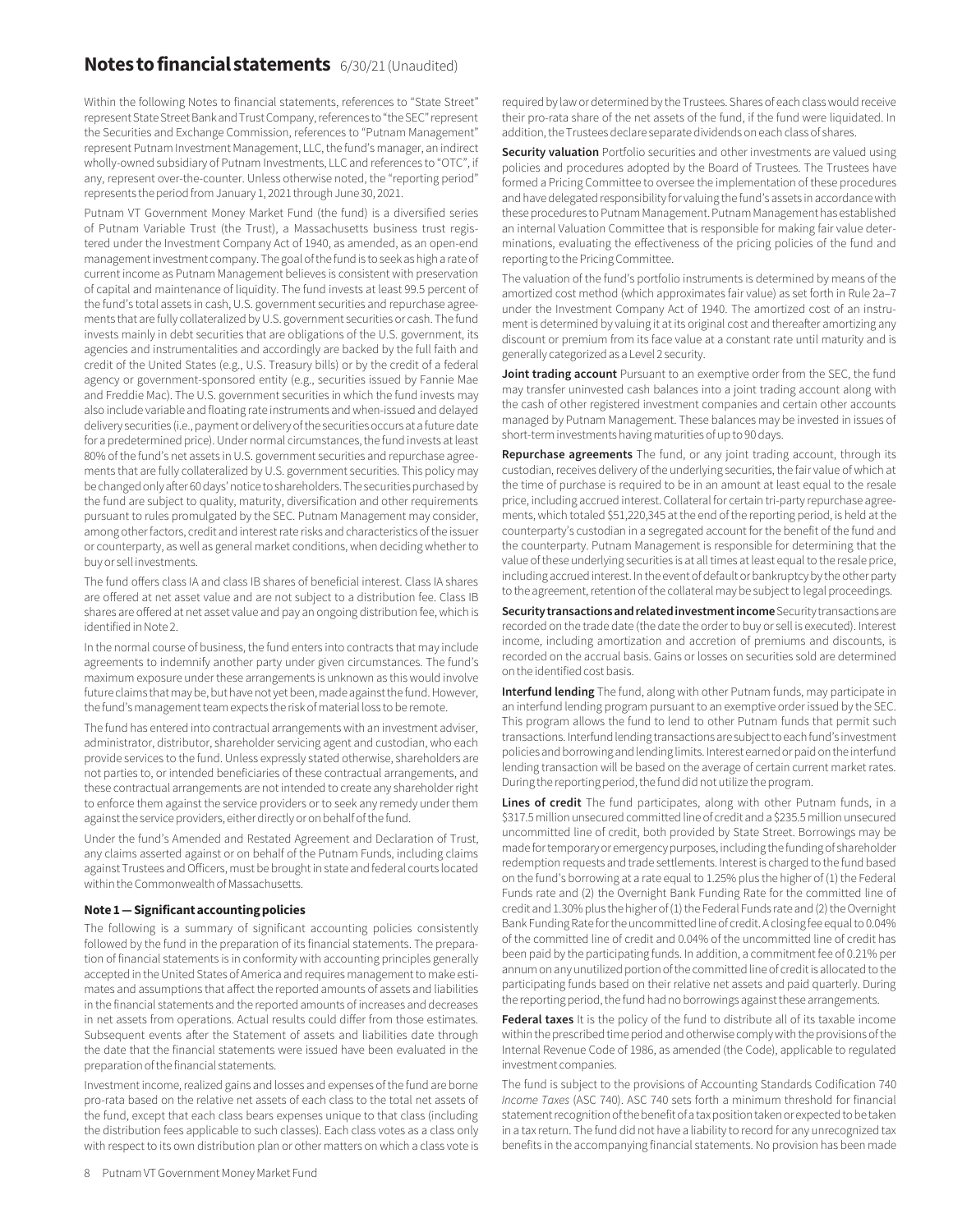for federal taxes on income, capital gains or unrealized appreciation on securities held nor for excise tax on income and capital gains. Each of the fund's federal tax returns for the prior three fiscal years remains subject to examination by the Internal Revenue Service.

Under the Regulated Investment Company Modernization Act of 2010, the fund will be permitted to carry forward capital losses incurred for an unlimited period and the carry forwards will retain their character as either short-term or long-term capital losses. At December 31, 2020, the fund had the following capital loss carryovers available, to the extent allowed by the Code, to offset future net capital gain, if any:

| Loss carryover |         |         |  |  |
|----------------|---------|---------|--|--|
| Short-term     | Total   |         |  |  |
|                | \$2,086 | \$2,086 |  |  |

The aggregate identified cost on a financial reporting and tax basis is the same.

**Distributions to shareholders** Income dividends are recorded daily by the fund and are paid monthly. Distributions from capital gains, if any, are paid at least annually. The amount and character of income and gains to be distributed are determined in accordance with income tax regulations, which may differ from generally accepted accounting principles. Dividend sources are estimated at the time of declaration. Actual results may vary. Any non-taxable return of capital cannot be determined until final tax calculations are completed after the end of the fund's fiscal year. Reclassifications are made to the fund's capital accounts to reflect income and gains available for distribution (or available capital loss carryovers) under income tax regulations.

**Expenses of the Trust** Expenses directly charged or attributable to any fund will be paid from the assets of that fund. Generally, expenses of the Trust will be allocated among and charged to the assets of each fund on a basis that the Trustees deem fair and equitable, which may be based on the relative assets of each fund or the nature of the services performed and relative applicability to each fund.

**Beneficial interest** At the close of the reporting period, insurance companies or their separate accounts were record owners of all but a de minimis number of the shares of the fund. Approximately 33.0% of the fund is owned by accounts of one insurance company.

#### **Note 2 — Management fee, administrative services and other transactions**

The fund pays Putnam Management a management fee (based on the fund's average net assets and computed and paid monthly) at annual rates that may vary based on the average of the aggregate net assets of all open-end mutual funds sponsored by Putnam Management (excluding net assets of funds that are invested in, or that are invested in by, other Putnam funds to the extent necessary to avoid "double counting" of those assets). Such annual rates may vary as follows:

| 0.440% | of the first \$5 billion,     |
|--------|-------------------------------|
| 0.390% | of the next \$5 billion,      |
| 0.340% | of the next \$10 billion,     |
| 0.290% | of the next \$10 billion.     |
| 0.240% | of the next \$50 billion,     |
| 0.220% | of the next \$50 billion,     |
| 0.210% | of the next \$100 billion and |
| 0.205% | of any excess thereafter.     |

For the reporting period, the management fee represented an effective rate (excluding the impact from any expense waivers in effect) of 0.135% of the fund's average net assets.

Putnam Management has contractually agreed, through April 30, 2023, to waive fees and/or reimburse the fund's expenses to the extent necessary to limit the cumulative expenses of the fund, exclusive of brokerage, interest, taxes, investment-related expenses, extraordinary expenses, acquired fund fees and expenses and payments under the fund's investor servicing contract, investment management contract and distribution plan, on a fiscal year-to-date basis to an annual rate of 0.20% of the fund's average net assets over such fiscal year-to-date period. During the reporting period, the fund's expenses were not reduced as a result of this limit.

Putnam Management may from time to time voluntarily undertake to waive fees and/or reimburse certain fund expenses in order to enhance the annualized net yield for the fund. Any such waiver or reimbursement would be voluntary and may be modified or discontinued by Putnam Management at any time without notice. For the reporting period, Putnam Management waived \$194,401 as a result of this waiver, which includes \$46,687 of class IB specific distribution fees from the fund.

Putnam Investments Limited (PIL), an affiliate of Putnam Management, is authorized by the Trustees to manage a separate portion of the assets of the fund as determined by Putnam Management from time to time. PIL did not manage any portion of the assets of the fund during the reporting period. If Putnam Management were to engage the services of PIL, Putnam Management would pay a quarterly sub-management fee to PIL for its services at an annual rate of 0.25% of the average net assets of the portion of the fund managed by PIL.

The fund reimburses Putnam Management an allocated amount for the compensation and related expenses of certain officers of the fund and their staff who provide administrative services to the fund. The aggregate amount of all such reimbursements is determined annually by the Trustees.

Custodial functions for the fund's assets are provided by State Street. Custody fees are based on the fund's asset level, the number of its security holdings and transaction volumes.

Putnam Investor Services, Inc., an affiliate of Putnam Management, provides investor servicing agent functions to the fund. Putnam Investor Services, Inc. was paid a monthly fee for investor servicing at an annual rate of 0.07% of the fund's average daily net assets. During the reporting period, the expenses for each class of shares related to investor servicing fees were as follows:

| Class IA | \$15,816 |
|----------|----------|
| Class IB | 13.182   |
| Total    | \$28,998 |

The fund has entered into expense offset arrangements with Putnam Investor Services, Inc. and State Street whereby Putnam Investor Services, Inc.'s and State Street's fees are reduced by credits allowed on cash balances. For the reporting period, the fund's expenses were reduced by \$4 under the expense offset arrangements.

Each Independent Trustee of the fund receives an annual Trustee fee, of which \$54, as a quarterly retainer, has been allocated to the fund, and an additional fee for each Trustees meeting attended. Trustees also are reimbursed for expenses they incur relating to their services as Trustees.

The fund has adopted a Trustee Fee Deferral Plan (the Deferral Plan) which allows the Trustees to defer the receipt of all or a portion of Trustees fees payable on or after July 1, 1995. The deferred fees remain invested in certain Putnam funds until distribution in accordance with the Deferral Plan.

The fund has adopted an unfunded noncontributory defined benefit pension plan (the Pension Plan) covering all Trustees of the fund who have served as a Trustee for at least five years and were first elected prior to 2004. Benefits under the Pension Plan are equal to 50% of the Trustee's average annual attendance and retainer fees for the three years ended December 31, 2005. The retirement benefit is payable during a Trustee's lifetime, beginning the year following retirement, for the number of years of service through December 31, 2006. Pension expense for the fund is included in Trustee compensation and expenses in the Statement of operations. Accrued pension liability is included in Payable for Trustee compensation and expenses in the Statement of assets and liabilities. The Trustees have terminated the Pension Plan with respect to any Trustee first elected after 2003.

The fund has adopted a distribution plan (the Plan) with respect to its class IB shares pursuant to Rule 12b–1 under the Investment Company Act of 1940. The purpose of the Plan is to compensate Putnam Retail Management Limited Partnership, an indirect wholly-owned subsidiary of Putnam Investments, LLC, for services provided and expenses incurred in distributing shares of the fund. The Plan provides for payment by the fund to Putnam Retail Management Limited Partnership at an annual rate of up to 0.35% of the average net assets attributable to the fund's class IB shares. The Trustees have approved payment by the fund at an annual rate of 0.25% of the average net assets attributable to the fund's class IB shares. The expenses related to distribution fees during the reporting period are included in Distribution fees in the Statement of operations.

#### **Note 3 — Purchases and sales of securities**

During the reporting period, the cost of purchases and the proceeds from sales (including maturities) of investment securities (all short-term obligations) aggregated \$6,411,083,445 and \$6,419,097,000, respectively. The fund may purchase or sell investments from or to other Putnam funds in the ordinary course of business, which can reduce the fund's transaction costs, at prices determined in accordance with SEC requirements and policies approved by the Trustees. During the reporting period, purchases or sales from or to other Putnam funds, if any, did not represent more than 5% of the fund's total cost of purchases and/or total proceeds from sales.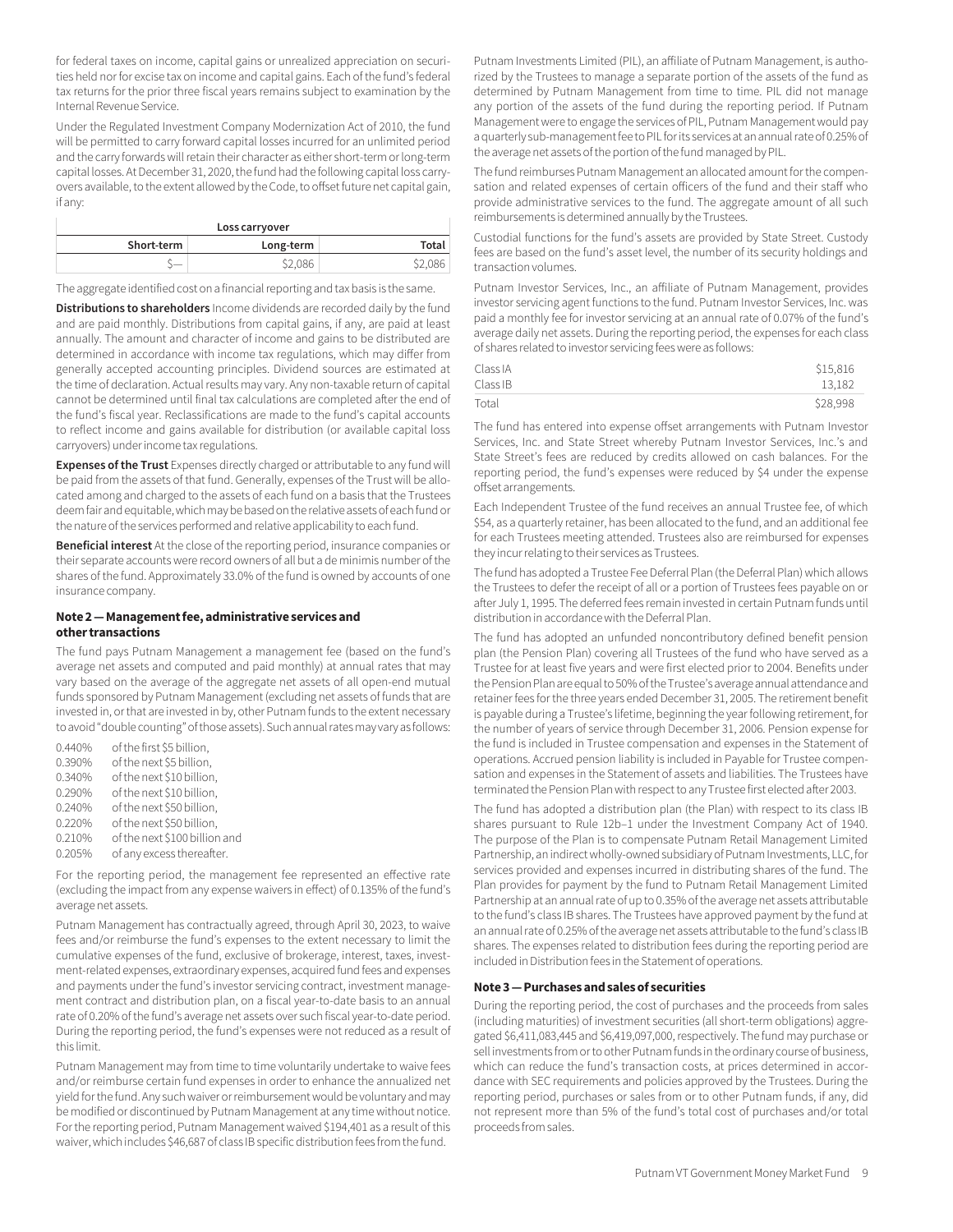#### **Note 4 — Capital shares**

At the close of the reporting period, there were an unlimited number of shares of beneficial interest authorized. Subscriptions and redemptions are presented at the omnibus level. Transactions in capital shares were as follows:

|                                                                   | <b>Class IA shares</b> |                                                 |               |                |               | Class IB shares          |                     |                |
|-------------------------------------------------------------------|------------------------|-------------------------------------------------|---------------|----------------|---------------|--------------------------|---------------------|----------------|
|                                                                   |                        | Six months ended 6/30/21<br>Year ended 12/31/20 |               |                |               | Six months ended 6/30/21 | Year ended 12/31/20 |                |
|                                                                   | <b>Shares</b>          | Amount                                          | <b>Shares</b> | Amount         | <b>Shares</b> | Amount                   | <b>Shares</b>       | Amount         |
| Shares sold                                                       | 9,320,147              | \$9,320,147                                     | 34,674,551    | \$34,674,551   | 3,332,370     | \$3,332,370              | 19,541,850          | \$19,541,850   |
| Shares issued in connection with<br>reinvestment of distributions | 2.240                  | 2.240                                           | 108,051       | 108,051        | 1,867         | 1,867                    | 77.266              | 77,266         |
|                                                                   | 9,322,387              | 9,322,387                                       | 34,782,602    | 34,782,602     | 3,334,237     | 3,334,237                | 19,619,116          | 19,619,116     |
| Shares repurchased                                                | (15, 587, 081)         | (15, 587, 081)                                  | (30,311,656)  | (30, 311, 656) | (5,268,750)   | (5,268,750)              | (22, 853, 375)      | (22, 853, 375) |
| Net increase (decrease)                                           | (6, 264, 694)          | \$(6, 264, 694)                                 | 4,470,946     | \$4,470,946    | (1, 934, 513) | \$(1,934,513)            | (3, 234, 259)       | \$(3,234,259)  |

#### **Note 5 — Market, credit and other risks**

In the normal course of business, the fund trades financial instruments and enters into financial transactions where risk of potential loss exists due to changes in the market (market risk) or failure of the contracting party to the transaction to perform (credit risk). The fund may be exposed to additional credit risk that an institution or other entity with which the fund has unsettled or open transactions will default.

On July 27, 2017, the United Kingdom's Financial Conduct Authority ("FCA"), which regulates LIBOR, announced a desire to phase out the use of LIBOR by the end of 2021. On March 5, 2021, the FCA and LIBOR's administrator, ICE Benchmark Administration, announced that most LIBOR settings will no longer be published after the end of 2021 and a majority of U.S. dollar LIBOR settings will no longer be published after June 30, 2023. LIBOR has historically been a common benchmark interest rate index used to make adjustments to variable-rate loans. It is used throughout global banking and financial industries to determine interest rates for a variety of financial instruments and borrowing arrangements. The transition process might lead to increased volatility and illiquidity in markets that currently rely on LIBOR to determine interest rates. It could also lead to a reduction in the value of some LIBOR-based investments and reduce the effectiveness of new hedges placed against existing LIBOR-based investments. While some LIBOR-based instruments may contemplate a scenario where LIBOR is no longer available by providing for an alternative rate-setting methodology, not all may have such provisions and there may be significant uncertainty regarding the effectiveness of any such alternative methodologies. Since the usefulness of LIBOR as a benchmark could deteriorate during the transition period, these effects could occur prior to the date on which the applicable rate ceases to be published.

Beginning in January 2020, global financial markets have experienced, and may continue to experience, significant volatility resulting from the spread of a virus known as Covid–19. The outbreak of Covid–19 has resulted in travel and border restrictions, quarantines, supply chain disruptions, lower consumer demand, and general market uncertainty. The effects of Covid–19 have adversely affected, and may continue to adversely affect, the global economy, the economies of certain nations, and individual issuers, all of which may negatively impact the fund's performance.

#### **Note 6 — Offsetting of financial and derivative assets and liabilities**

The following table summarizes any derivatives, repurchase agreements and reverse repurchase agreements, at the end of the reporting period, that are subject to an enforceable master netting agreement or similar agreement. For securities lending transactions or borrowing transactions associated with securities sold short, if any, see Note 1. For financial reporting purposes, the fund does not offset financial assets and financial liabilities that are subject to the master netting agreements in the Statement of assets and liabilities.

|                                                    | <b>BofA Securities, Inc.</b> | <b>Citigroup Global</b><br>Markets, Inc. | Royal Bank of Canada | Total        |
|----------------------------------------------------|------------------------------|------------------------------------------|----------------------|--------------|
| Assets:                                            |                              |                                          |                      |              |
| Repurchase agreements**                            | \$16,816,000                 | \$16,700,000                             | \$16,700,000         | \$50,216,000 |
| <b>Total Assets</b>                                | \$16,816,000                 | \$16,700,000                             | \$16,700,000         | \$50,216,000 |
| <b>Total Financial and Derivative Net Assets</b>   | \$16,816,000                 | \$16,700,000                             | \$16,700,000         | \$50,216,000 |
| Total collateral received (pledged) <sup>†##</sup> | \$16,816,000                 | \$16,700,000                             | \$16,700,000         |              |
| Net amount                                         | S—                           | $s-$                                     | $S-$                 |              |
| Controlled collateral received (including          |                              |                                          |                      |              |
| TBA commitments)**                                 | $\zeta-$                     | $S-$                                     | $\zeta-$             | $S-$         |
| Uncontrolled collateral received                   | \$17,152,320                 | \$17,034,001                             | \$17,034,024         | \$51,220,345 |
| Collateral (pledged) (including                    |                              |                                          |                      |              |
| TBA commitments)**                                 | S—                           | Ŝ—                                       | Š—                   | Ś—           |

\*\* Included with Investments in securities on the Statement of assets and liabilities.

†Additional collateral may be required from certain brokers based on individual agreements.

##Any over-collateralization of total financial and derivative net assets is not shown. Collateral may include amounts related to unsettled agreements.

#### **Note 7 — New accounting pronouncements**

In March 2020, the Financial Accounting Standards Board (FASB) issued Accounting Standards Update (ASU) 2020–04, Reference Rate Reform (Topic 848) — *Facilitation of the Effects of Reference Rate Reform on Financial Reporting*. The amendments in ASU 2020–04 provide optional temporary financial reporting relief from the effect of certain types of contract modifications due to the planned discontinuation of LIBOR and other interbank-offered based reference rates as of the end of 2021. The discontinuation of LIBOR was subsequently extended to June 30, 2023. ASU 2020–04 is effective for certain reference rate-related contract modifications that occur during the period March 12, 2020 through December 31, 2022. Management is currently evaluating the impact, if any, of applying this provision.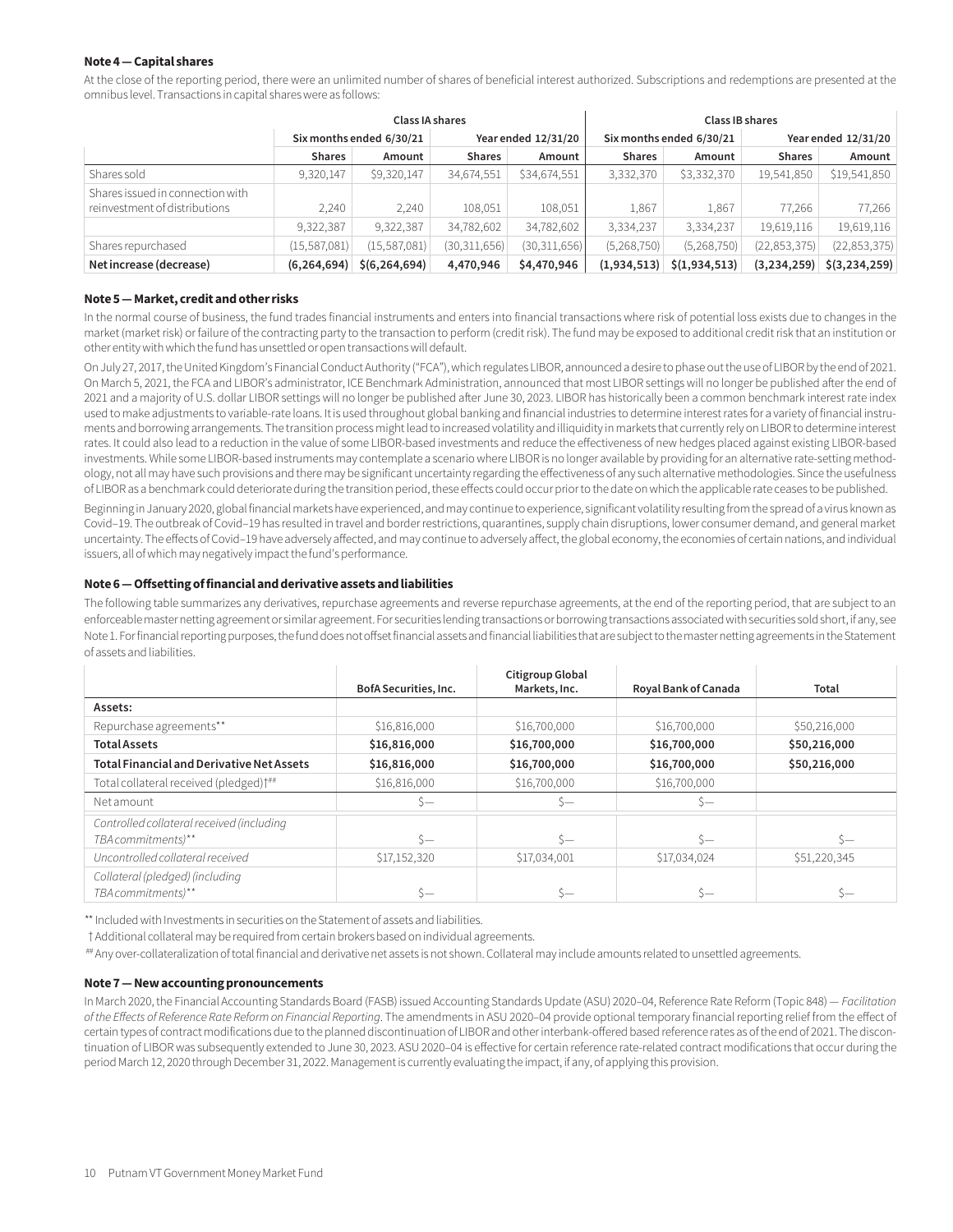## **Trustee approval of management contract**

#### **General conclusions**

The Board of Trustees of The Putnam Funds oversees the management of each fund and, as required by law, determines annually whether to approve the continuance of your fund's management contract with Putnam Investment Management, LLC ("Putnam Management") and the sub-management contract with respect to your fund between Putnam Management and its affiliate, Putnam Investments Limited ("PIL"). The Board, with the assistance of its Contract Committee, requests and evaluates all information it deems reasonably necessary under the circumstances in connection with its annual contract review. The Contract Committee consists solely of Trustees who are not "interested persons" (as this term is defined in the Investment Company Act of 1940, as amended (the "1940 Act")) of The Putnam Funds ("Independent Trustees").

At the outset of the review process, members of the Board's independent staff and independent legal counsel considered any possible changes to the annual contract review materials furnished to the Contract Committee during the course of the previous year's review and, as applicable, identified those changes to Putnam Management. Following these discussions and in consultation with the Contract Committee, the Independent Trustees' independent legal counsel requested that Putnam Management and its affiliates furnish specified information, together with any additional information that Putnam Management considered relevant, to the Contract Committee. Over the course of several months ending in June 2021, the Contract Committee met on a number of occasions with representatives of Putnam Management, and separately in executive session, to consider the information that Putnam Management provided. Throughout this process, the Contract Committee was assisted by the members of the Board's independent staff and by independent legal counsel for The Putnam Funds and the Independent Trustees.

In May 2021, the Contract Committee met in executive session to discuss and consider its recommendations with respect to the continuance of the contracts. At the Trustees' June 2021 meeting, the Contract Committee met in executive session with the other Independent Trustees to review a summary of the key financial, performance and other data that the Contract Committee considered in the course of its review. The Contract Committee then presented its written report, which summarized the key factors that the Committee had considered and set forth its recommendations. The Contract Committee recommended, and the Independent Trustees approved, the continuance of your fund's management and sub-management contracts, effective July 1, 2021. (Because PIL is an affiliate of Putnam Management and Putnam Management remains fully responsible for all services provided by PIL, the Trustees have not attempted to evaluate PIL as a separate entity, and all subsequent references to Putnam Management below should be deemed to include reference to PIL as necessary or appropriate in the context.)

The Independent Trustees' approval was based on the following conclusions:

• That the fee schedule in effect for your fund represented reasonable compensation in light of the nature and quality of the services being provided to the fund, the fees paid by competitive funds, the costs incurred by Putnam Management in providing services to the fund, and the application of certain reductions and waivers noted below; and

• That the fee schedule in effect for your fund represented an appropriate sharing between fund shareholders and Putnam Management of any

economies of scale as may exist in the management of the fund at current asset levels.

These conclusions were based on a comprehensive consideration of all information provided to the Trustees and were not the result of any single factor. Some of the factors that figured particularly in the Trustees' deliberations and how the Trustees considered these factors are described below, although individual Trustees may have evaluated the information presented differently, giving different weights to various factors. It is also important to recognize that the management arrangements for your fund and the other Putnam funds are the result of many years of review and discussion between the Independent Trustees and Putnam Management, that some aspects of the arrangements may receive greater scrutiny in some years than others, and that the Trustees' conclusions may be based, in part, on their consideration of fee arrangements in previous years. For example, with certain exceptions primarily involving newly launched or repositioned funds, the current fee arrangements under the vast majority of the funds' management contracts were first implemented at the beginning of 2010 following extensive review by the Contract Committee and discussions with representatives of Putnam Management, as well as approval by shareholders.

#### **Management fee schedules and total expenses**

The Trustees reviewed the management fee schedules in effect for all Putnam funds, including fee levels and breakpoints. Under its management contract, your fund has the benefit of breakpoints in its management fee schedule that provide shareholders with reduced fee levels as assets under management in the Putnam family of funds increase. The Trustees also reviewed the total expenses of each Putnam fund, recognizing that in most cases management fees represented the major, but not the sole, determinant of total costs to fund shareholders. (Two funds have implemented so-called "all-in" management fees covering substantially all routine fund operating costs.)

In reviewing fees and expenses, the Trustees generally focus their attention on material changes in circumstances — for example, changes in assets under management, changes in a fund's investment strategy, changes in Putnam Management's operating costs or profitability, or changes in competitive practices in the mutual fund industry — that suggest that consideration of fee changes might be warranted. The Trustees concluded that the circumstances did not indicate that changes to the management fee schedule for your fund would be appropriate at this time.

As in the past, the Trustees also focused on the competitiveness of each fund's total expense ratio. In order to support the effort to have fund expenses meet competitive standards, the Trustees and Putnam Management and the funds' investor servicing agent, Putnam Investor Services, Inc. ("PSERV"), have implemented expense limitations that were in effect during your fund's fiscal year ending in 2020. These expense limitations were: (i) a contractual expense limitation applicable to specified openend funds, including your fund, of 25 basis points on investor servicing fees and expenses and (ii) a contractual expense limitation applicable to specified open-end funds, including your fund, of 20 basis points on so-called "other expenses" (i.e., all expenses exclusive of management fees, distribution fees, investor servicing fees, investment-related expenses, interest, taxes, brokerage commissions, acquired fund fees and expenses and extraordinary expenses). These expense limitations attempt to maintain competitive expense levels for the funds. Most funds,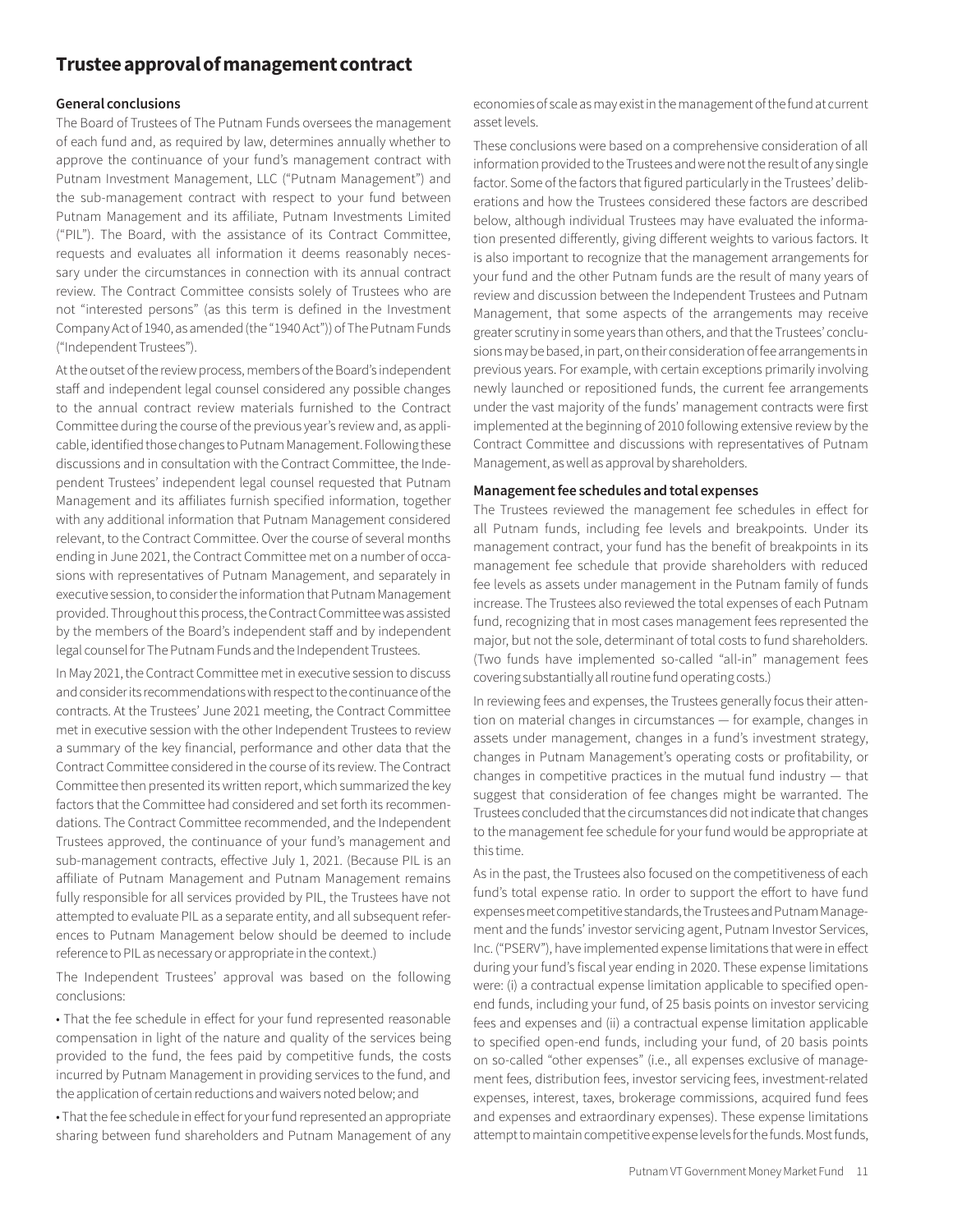including your fund, had sufficiently low expenses that these expense limitations were not operative during their fiscal years ending in 2020. Putnam Management and PSERV have agreed to maintain these expense limitations until at least April 30, 2023. In addition, in light of market conditions, Putnam Management voluntarily waived fees and/or reimbursed certain fund expenses in order to enhance your fund's annualized net yield beginning in March 2020. This fee waiver was voluntary and may be modified or discontinued at any time without notice. The support of Putnam Management and PSERV for these expense limitation arrangements was an important factor in the Trustees' decision to approve the continuance of your fund's management and sub-management contracts.

The Trustees reviewed comparative fee and expense information for a custom group of competitive funds selected by Broadridge Financial Solutions, Inc. ("Broadridge"). This comparative information included your fund's percentile ranking for effective management fees and total expenses (excluding any applicable 12b-1 fees), which provides a general indication of your fund's relative standing. In the custom peer group, your fund ranked in the first quintile in effective management fees (determined for your fund and the other funds in the custom peer group based on fund asset size and the applicable contractual management fee schedule) and in the second quintile in total expenses (excluding any applicable 12b-1 fees) as of December 31, 2020. The first quintile represents the least expensive funds and the fifth quintile the most expensive funds. The fee and expense data reported by Broadridge as of December 31, 2020 reflected the most recent fiscal year-end data available in Broadridge's database at that time.

In connection with their review of fund management fees and total expenses, the Trustees also reviewed the costs of the services provided and the profits realized by Putnam Management and its affiliates from their contractual relationships with the funds. This information included trends in revenues, expenses and profitability of Putnam Management and its affiliates relating to the investment management, investor servicing and distribution services provided to the funds. In this regard, the Trustees also reviewed an analysis of the revenues, expenses and profitability of Putnam Management and its affiliates, allocated on a fund-by-fund basis, with respect to the funds' management, distribution, and investor servicing contracts. For each fund, the analysis presented information about revenues, expenses and profitability for each of the agreements separately and for the agreements taken together on a combined basis. The Trustees concluded that, at current asset levels, the fee schedules in place for the Putnam funds, including the fee schedule for your fund, represented reasonable compensation for the services being provided and represented an appropriate sharing between fund shareholders and Putnam Management of any economies of scale as may exist in the management of the Putnam funds at that time.

The information examined by the Trustees in connection with their annual contract review for the Putnam funds included information regarding services provided and fees charged by Putnam Management and its affiliates to other clients, including defined benefit pension and profit-sharing plans, sub-advised mutual funds, private funds sponsored by affiliates of Putnam Management, model-only separately managed accounts and Putnam Management's newly launched exchange-traded funds. This information included, in cases where a product's investment strategy corresponds with a fund's strategy, comparisons of those fees with fees charged to the Putnam funds, as well as an assessment of the differences in the services provided to these clients as compared to the services provided to the Putnam funds. The Trustees observed that the

differences in fee rates between these clients and the Putnam funds are by no means uniform when examined by individual asset sectors, suggesting that differences in the pricing of investment management services to these types of clients may reflect, among other things, historical competitive forces operating in separate marketplaces. The Trustees considered the fact that in many cases fee rates across different asset classes are higher on average for mutual funds than for other clients, and the Trustees also considered the differences between the services that Putnam Management provides to the Putnam funds and those that it provides to its other clients. The Trustees did not rely on these comparisons to any significant extent in concluding that the management fees paid by your fund are reasonable.

#### **Investment performance**

The quality of the investment process provided by Putnam Management represented a major factor in the Trustees' evaluation of the quality of services provided by Putnam Management under your fund's management contract. The Trustees were assisted in their review of Putnam Management's investment process and performance by the work of the investment oversight committees of the Trustees and the full Board of Trustees, which meet on a regular basis with individual portfolio managers and with senior management of Putnam Management's Investment Division throughout the year. The Trustees concluded that Putnam Management generally provides a high-quality investment process — based on the experience and skills of the individuals assigned to the management of fund portfolios, the resources made available to them, and in general Putnam Management's ability to attract and retain high-quality personnel — but also recognized that this does not guarantee favorable investment results for every fund in every time period.

The Trustees considered that, in the aggregate, The Putnam Funds generally performed well in 2020, which Putnam Management characterized as a challenging year with significant volatility and varied market dynamics. On an asset-weighted basis, the Putnam funds ranked in the second quartile of their peers as determined by Lipper Inc. ("Lipper") for the year ended December 31, 2020 and, on an asset-weighted-basis, delivered a gross return that was 2.3% ahead of their benchmarks in 2020. In addition to the performance of the individual Putnam funds, the Trustees considered, as they had in prior years, the performance of The Putnam Fund complex versus competitor fund complexes. In this regard, the Trustees observed that The Putnam Funds' relative performance, as reported in the Barron's/Lipper Fund Families survey, continued to be exceptionally strong over the long term, with The Putnam Funds ranking as the 3rd best performing mutual fund complex out of 44 complexes for the ten-year period, with 2020 marking the fourth consecutive year that The Putnam Funds have ranked in the top ten fund complexes for the ten-year period. The Trustees noted that The Putnam Funds' performance was solid over the one- and five-year periods, with The Putnam Funds ranking 22nd out of 53 complexes and 14th out of 50 complexes, respectively. In addition to the Barron's/Lipper Fund Families Survey, the Trustees also considered the funds' ratings assigned by Morningstar Inc., noting that 26 of the funds were four- or five-star rated at the end of 2020 (representing an increase of four funds year-over-year) and that this included seven funds that had achieved a five-star rating (representing an increase of two funds year-over-year). They also noted, however, the disappointing investment performance of some funds for periods ended December 31, 2020 and considered information provided by Putnam Management regarding the factors contributing to the underperformance and actions being taken to improve the performance of these particular funds. The Trustees indicated their intention to continue to monitor closely the performance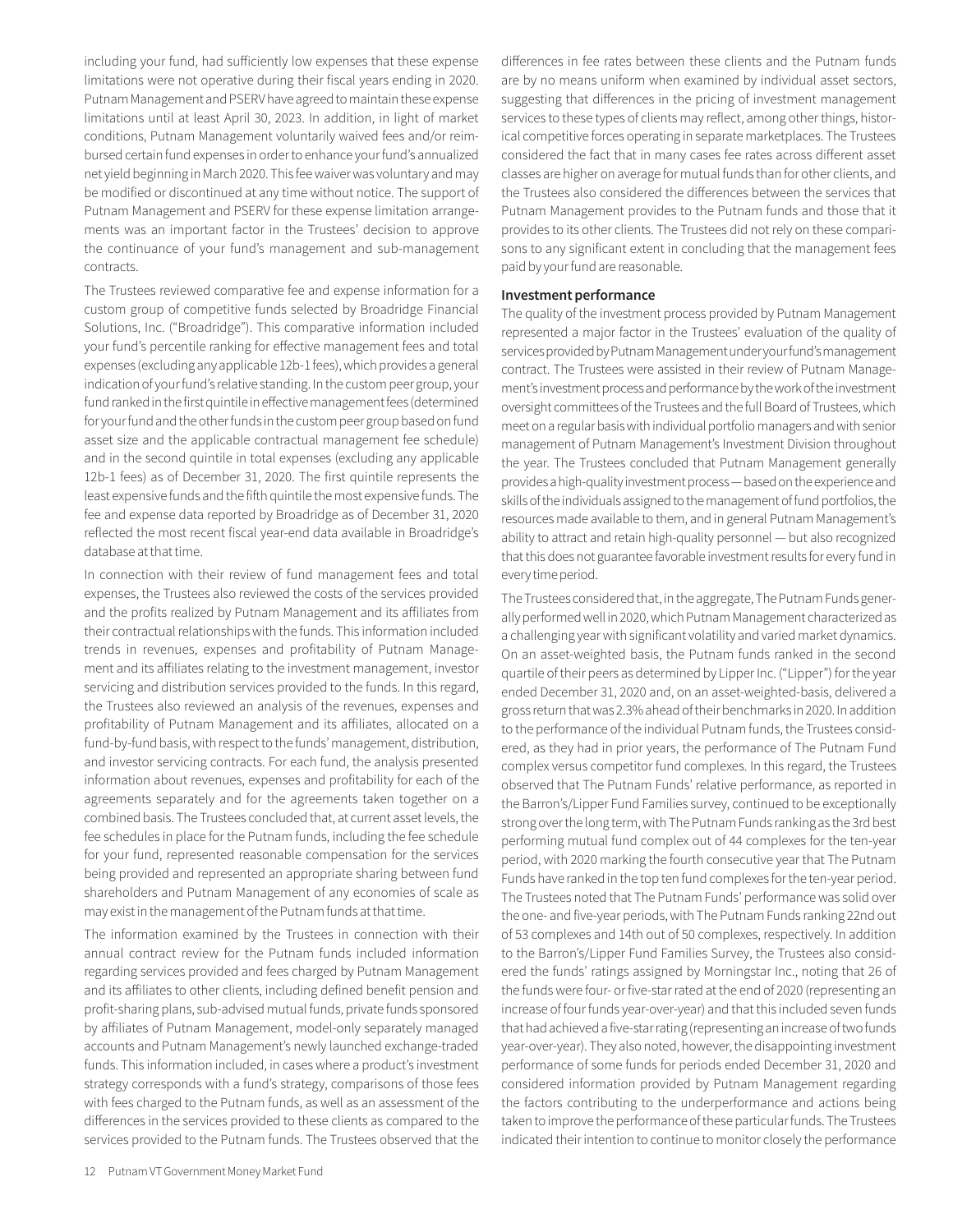of those funds and evaluate whether additional actions to address areas of underperformance may be warranted.

For purposes of the Trustees' evaluation of the Putnam funds' investment performance, the Trustees generally focus on a competitive industry ranking of each fund's total net return over a one-year, three-year and five-year period. For a number of Putnam funds with relatively unique investment mandates for which Putnam Management informed the Trustees that meaningful competitive performance rankings are not considered to be available, the Trustees evaluated performance based on their total gross and net returns and comparisons of those returns to the returns of selected investment benchmarks. In the case of your fund, the Trustees considered that its class IA share cumulative total return performance at net asset value was in the following quartiles of its Lipper peer group (Lipper VP (Underlying Funds) — U.S. Government Money Market Funds) for the one-year, three-year and five-year periods ended December 31, 2020 (the first quartile representing the best-performing funds and the fourth quartile the worst-performing funds):

| One-year period | Three-year period | Five-year period |
|-----------------|-------------------|------------------|
|                 |                   |                  |

Over the one-year, three-year and five-year periods ended December 31, 2020, there were 58, 57 and 56 funds, respectively, in your fund's Lipper peer group. (When considering performance information, shareholders should be mindful that past performance is not a guarantee of future results.)

The Trustees considered Putnam Management's continued efforts to support fund performance through certain initiatives, including structuring compensation for portfolio managers to enhance accountability for fund performance, emphasizing accountability in the portfolio management process, and affirming its commitment to a fundamentaldriven approach to investing. The Trustees noted further that Putnam Management had made selective hires and internal promotions in 2020 to strengthen its investment team.

#### **Brokerage and soft-dollar allocations; investor servicing**

The Trustees considered various potential benefits that Putnam Management may receive in connection with the services it provides under the management contract with your fund. These include benefits related to brokerage allocation and the use of soft dollars, whereby a portion of the commissions paid by a fund for brokerage may be used to acquire research services that are expected to be useful to Putnam Management in managing the assets of the fund and of other clients. Subject to policies established by the Trustees, soft dollars generated by these means are used predominantly to acquire brokerage and research services (including third-party research and market data) that enhance Putnam Management's investment capabilities and supplement Putnam Management's internal research efforts. The Trustees indicated their continued intent to monitor regulatory and industry developments in this area with the assistance of their Brokerage Committee. In addition, with the assistance of their Brokerage Committee, the Trustees indicated their continued intent to monitor the allocation of the Putnam funds' brokerage in order to ensure that the principle of seeking best price and execution remains paramount in the portfolio trading process.

Putnam Management may also receive benefits from payments that the funds make to Putnam Management's affiliates for investor or distribution services. In conjunction with the annual review of your fund's management and sub-management contracts, the Trustees reviewed your fund's investor servicing agreement with PSERV and its distributor's contract and distribution plans with Putnam Retail Management Limited Partnership ("PRM"), both of which are affiliates of Putnam Management. The Trustees concluded that the fees payable by the funds to PSERV and PRM, as applicable, for such services are fair and reasonable in relation to the nature and quality of such services, the fees paid by competitive funds, and the costs incurred by PSERV and PRM, as applicable, in providing such services. Furthermore, the Trustees were of the view that the investor services provided by PSERV were required for the operation of the funds, and that they were of a quality at least equal to those provided by other providers.